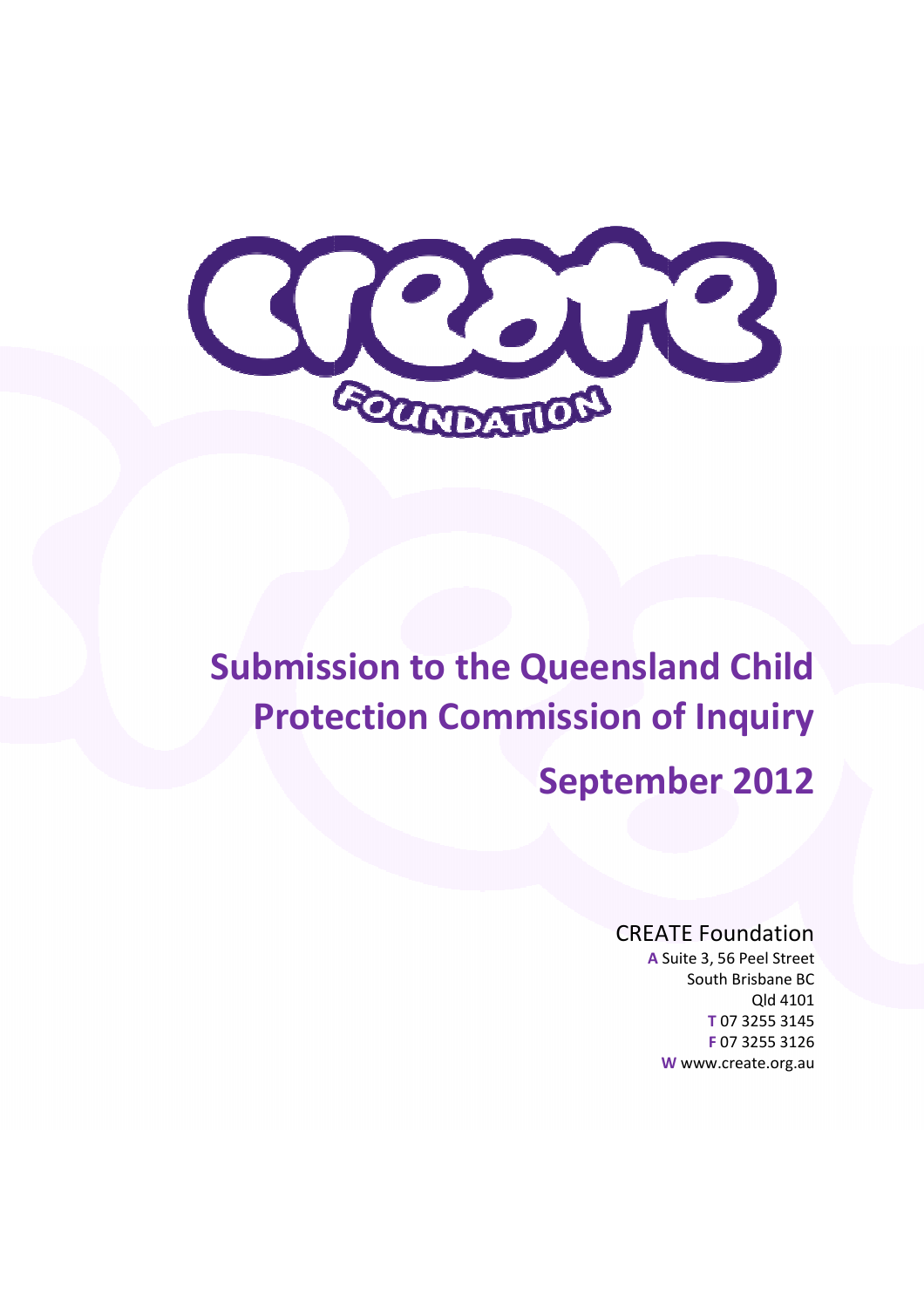# **Contents**

| 1              |                                                                                                                                                               |
|----------------|---------------------------------------------------------------------------------------------------------------------------------------------------------------|
| $\overline{2}$ |                                                                                                                                                               |
| 2.1            |                                                                                                                                                               |
|                | 2.1.1To what degree are living environments safe and stable for children and young                                                                            |
| 2.2            | The right to care that best meets the child's needs and is culturally                                                                                         |
|                | 2.2.1Do children and young people receive care that best meets their needs and was                                                                            |
| 2.3            | The right to maintain relationships with family and community14                                                                                               |
|                | 2.3.1 Are children and young people exercising their right to maintain relationships                                                                          |
| 2.4            | The right to be an active participant in decisions that affect their lives 17                                                                                 |
|                | 2.4.1 Are children and young people actively involved in decisions that affect them? 17                                                                       |
| 2.5            |                                                                                                                                                               |
|                | 2.5.1 Are children and young people able to access appropriate health care?22                                                                                 |
| 2.6            |                                                                                                                                                               |
|                | 2.6.1 Are children and young people receiving appropriate education?25                                                                                        |
| 2.7            | The right to receive appropriate help with the transition from being a                                                                                        |
|                | 2.7.1 Are young people with a care experience receiving appropriate supports during<br>and after their transition from care to adulthood and independence? 29 |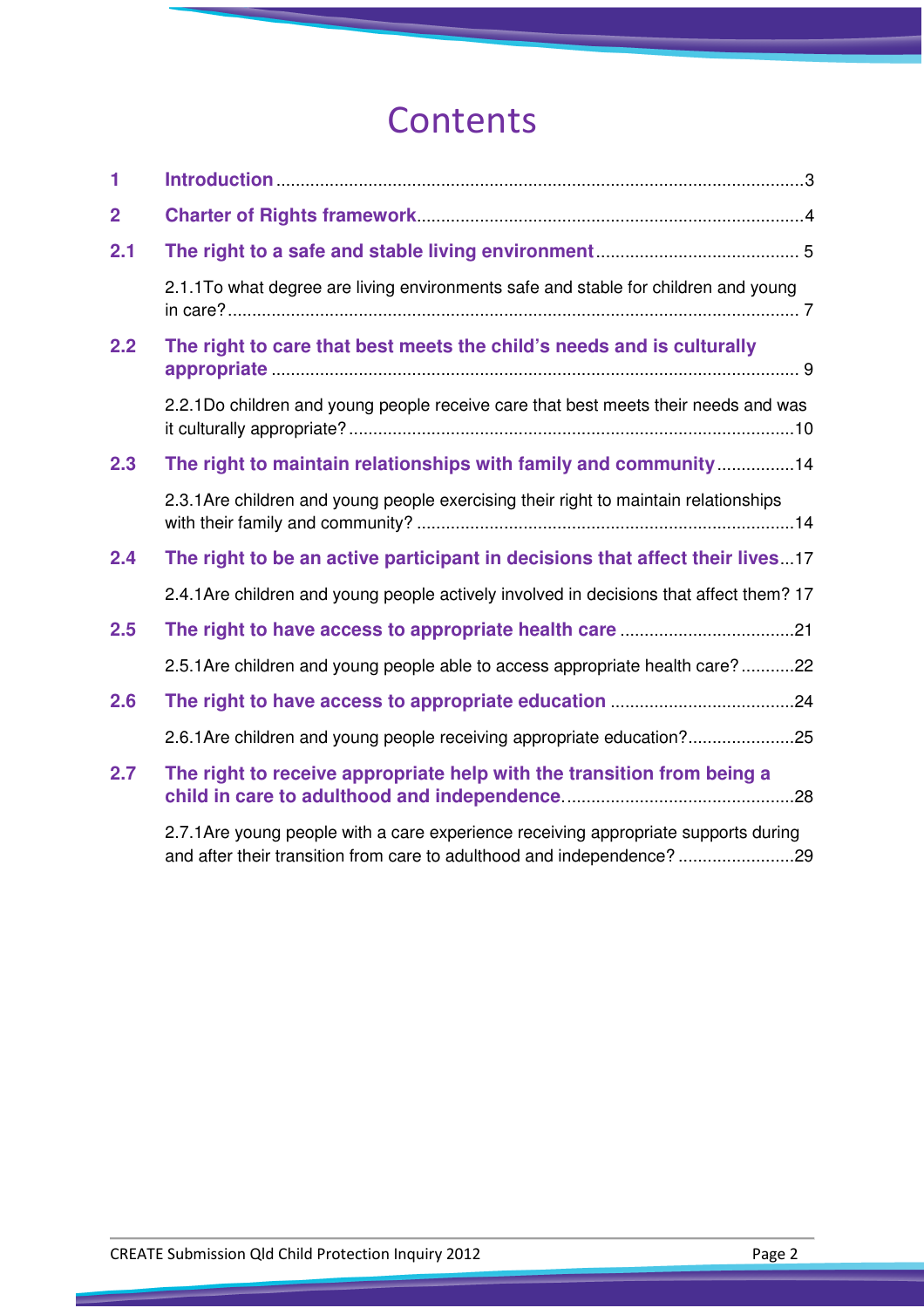# 1 Introduction

CREATE Foundation is a systems advocacy organisation that works with children and young people who are in, or have left, the child protection system to empower them to share their experiences in order to change the service system to improve services and outcomes.

Over the last five years CREATE Foundation has worked extensively with Queensland children and young people. These young people have shared their stories and opinions about life in out-of-home care with CREATE. This submission aims to provide the Queensland Child Protection Commission of Inquiry with information about issues that Queensland children and young people have told CREATE are important to them.

CREATE Foundation's mission is to create a better life for children and young people in care. CREATE believes that all children and young people with a care experience should have the opportunity to reach their full potential.

CREATE is a systems advocacy organisation that works to:

- **Connect** children and young people with each other, CREATE and their community;
- Empower children and young people to build self-confidence, self-esteem and skills that enable them to have a voice and be heard; and
- Change the care system, in consultation with children and young people, through advocacy to improve policies, practices and services and increase community awareness

CREATE Foundation Limited was established in 1999 in the belief that a truly effective child protection system is one that listens to the views of the children and young people it seeks to protect and support. The importance of encouraging and facilitating the participation of children and young people in key decisions that affect their lives is a core principle of the organisation.

Following publication of the 2004 Crime and Misconduct Commission report titled Protecting Children: An Inquiry into Abuse of Children in Foster Care (CMC Report), CREATE Foundation, as the peak consumer body for children and young people in care, was provided with additional funding from the Queensland Government to ensure that the voices of children and young people in the children protection system were heard by those delivering their services.

Since the CMC Report, CREATE has played a significant role in ensuring that views of children and young people are considered in the development of child protection policies and programs. CREATE seeks information from children and young people in a number of ways. CREATE regularly surveys children and young people about issues of interest to the government through the Be.Heard project. This project enables the Department of Communities (Child Safety Services)and individual Child Safety Service Centres to be given external feedback about service delivery in a way which is comfortable for children and young people and outside the formal monitoring function provided by the Commission for Children and Young People and Child Guardian (CCYPCG). CREATE also regularly consults with children and young people on specific topics and obtains general feedback about the child protection system through Youth Advisory Group activities and the National Youth Advisory Council (NYAC).

Youth Advisory Groups exist to give young people a voice that effectively drives change within the care system. CREATE conducts Youth Advisory Groups regularly in each state and territory, where children and young people meet to engage in fun activities and to discuss ways to improve life in care. The information gathered at Youth Advisory Groups helps to shape CREATE's advocacy messages and informs the development of child protection policy and practice.

The National Youth Advisory Council was established to give young people with an out-of-home care experience a voice and an opportunity to be heard by key decision makers at both a state and national level. Three young people from each state and territory are appointed to represent their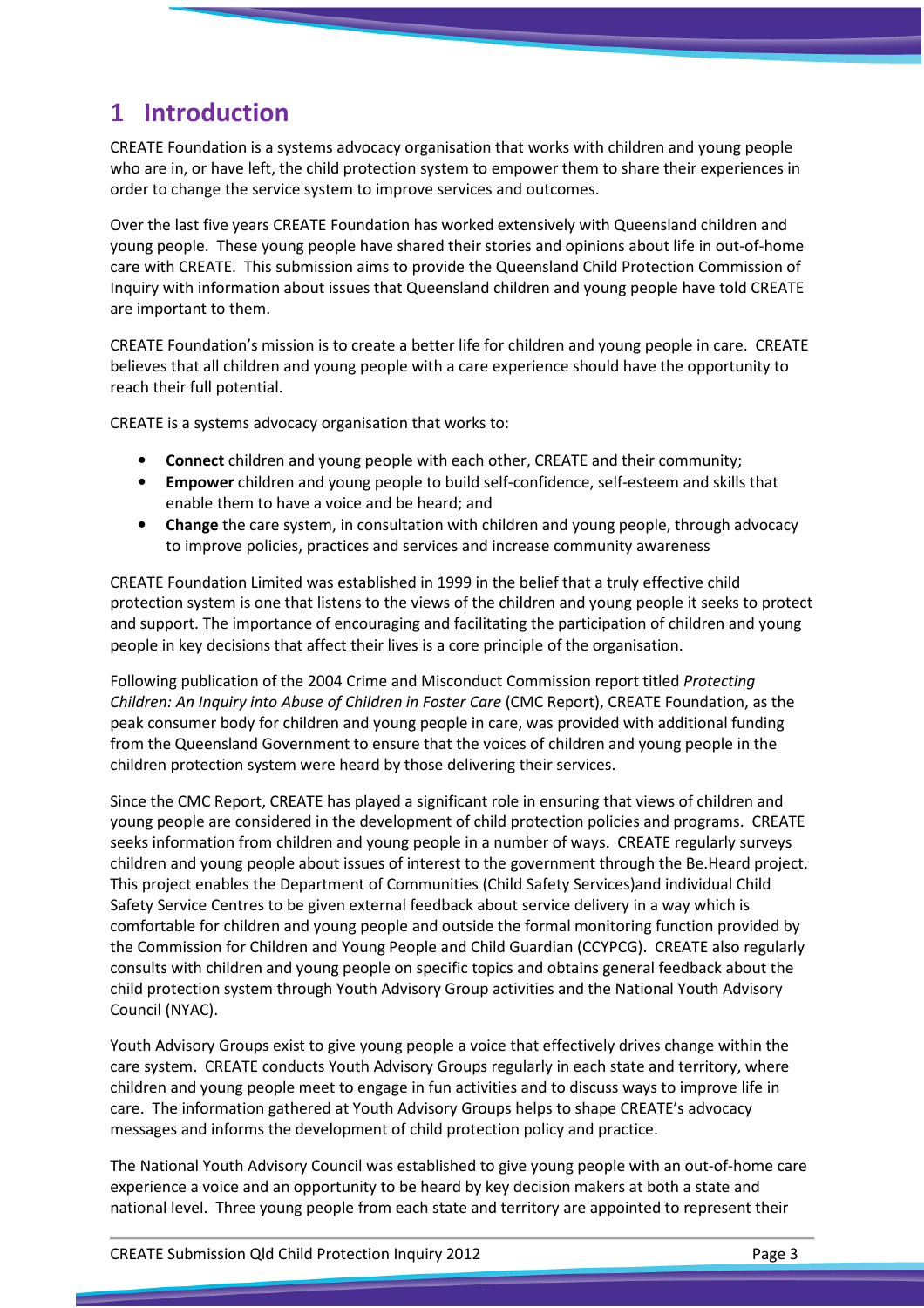jurisdiction as NYAC delegates each year. CREATE works closely with NYAC to ensure that young people have an opportunity to help influence child protection policy at both the state and national levels. Each year, CREATE convenes a NYAC Summit to bring delegates together with key decision makers from across the sector to discuss issues, as determined by the young people, and develop a strategies for the next year.

Since 2008 CREATE Foundation has advocated extensively for improvement in the way in which young people are supported to make the transition from the child protection system to adult life. In many ways the experiences before, during and after transition is an indicator of the child or young person's experiences during statutory care. For example, research suggests that education outcomes are linked to, among other things, placement stability whilst in care.<sup>1</sup> Likewise, education outcomes are also linked to future employment opportunities.

CREATE recognises that the transition from care to adulthood and independence is a critical step in a young person's life – a step many young people make without the support of a reliable and caring adult. CREATE's campaign, known as What's the Plan?, has been driven by successive groups of young people who have been concerned about the significant risk of adverse experiences (such as homelessness, unemployment and involvement in the criminal justice system) faced by people who have been in care.

CREATE's advocacy has resulted in significant legislative and practice change throughout Australia. However, there is significant evidence that, despite the significant progress made, more needs to be done to assist children and young people who are, or have been, in contact with the child protection system to reach their potential and live successful, productive and happy adult lives.

In order to determine the degree to which the Queensland child protection system is equipping children and young people with the skills they will need as adults, this submission will consider key life domains such as: safety and wellbeing, education, health, family and community connectedness and the active participation of the child or young person. As such this submission will provide a framework broadly based on the significant rights provided for by the Charter of Rights under the Child Protection Act 1999 (Qld).

# 2 Charter of Rights framework

The Charter of Rights for a Child in Care applies to children and young people under the age of 18 years who are in the custody, or subject to the guardianship, of the Chief Executive under the Child Protection Act 1999 (the Act). $^2$  Section 74 of the Act requires the Chief Executive, to the extent that is reasonably practicable, to comply with the Charter of Rights in relation to the provision of services to a child in care.

The Charter of Rights for a Child in Care under the Act is consistent with Australia's treaty obligations under the Convention on the Rights of the Child.<sup>3</sup> These rights are universally recognised as minimum standards that underpin the provision of child protection services. State child protection policies, procedures and practices should be consistent with the administrative rights afforded to children in care under the Act.

<sup>&</sup>lt;sup>1</sup> Cashmore, J., & Paxman, M. (2007). Longitudinal study of wards leaving care: four to five years on. Report of Research Project commissioned by the NSW Department of Community Services; National Disability on Council. (2008). Youth with disabilities in the foster care system: Barriers to success and proposed policy solutions, United States of America.

 $^2$  Child Protection Act 1999 (Qld), s 74, Schedule 1.

 $3$  UN General Assembly, Convention on the Rights of the Child, 20 November 1989, United Nations, Treaty Series, Vol. 1577, Articles 3, 5, 8, 9, 12, 19, 20, 23, 24, 27, 28, 29, 31, 39.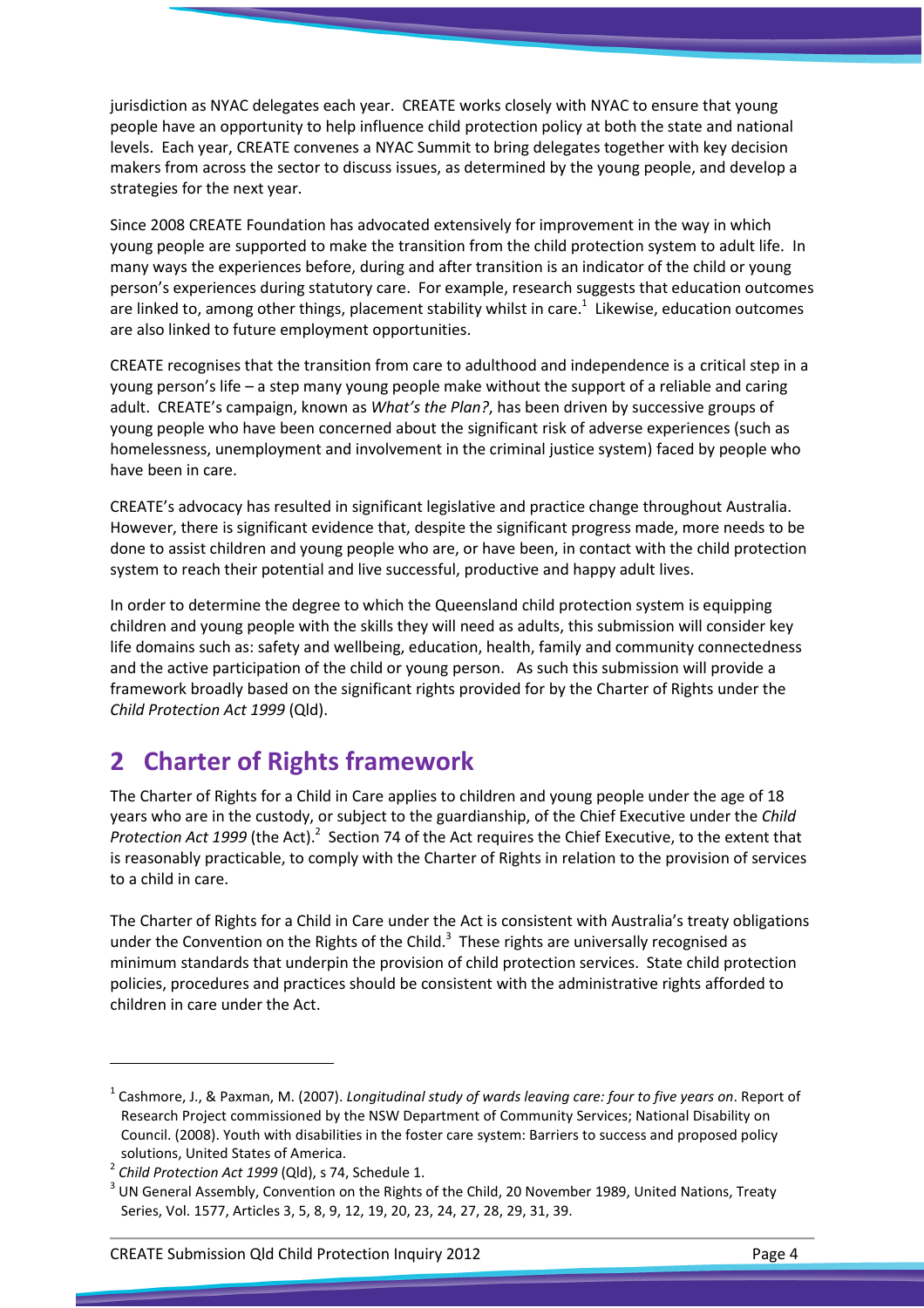This submission uses the Charter of Rights for a Child in Care under the Act to provide a framework to inform the Queensland Child Protection Commission of Inquiry about opportunities to improve services and outcomes for children and young people who have come into contact with the child protection system. This submission will comment on the extent to which children and young people in care in Queensland are supported to:

- 1. access a safe and stable living environment;
- 2. be placed in care that best meets the child's needs and is most culturally appropriate;
- 3. maintain relationships with the child's family and community;
- 4. be consulted about, and to take part in making, decisions affecting the child's live (having regard to the child's age or ability to understand), particularly decisions about where the child is living, contact with the child's family and the child's health and schooling;
- 5. have access to dental, medical and therapeutic services, necessary to meet the child's needs;
- 6. have access to education appropriate to the child's age and development; and
- 7. receive appropriate help with the transition from being a child in care to independence, including for example, help about housing, access to income support and training and education.<sup>4</sup>

This submission will present information children and young people have provided to CREATE Foundation that is relevant to evaluating the extent to which the Queensland child protection system is currently implementing the Charter of Rights for a Child in Care is the provision of services. In order to protect their identities, we have changed the names of the children and young people who have provided CREATE with quotes and case stories.

# 2.1 The right to a safe and stable living environment

Being raised in a safe and stable living environment maximises opportunities for a child or young person to grow and develop to meet their potential.<sup>5</sup> Safe and stable living environments include a stable connection with family and community (where appropriate), providing for the child or young person's developmental, educational, emotional, health, intellectual and physical needs.<sup>6</sup> In other words, a safe and stable living environment is a durable placement that enables a child to flourish.

Most of the children and young people in statutory care are victims of some form of abuse or neglect and have not had the benefit of a family that has been able to protect them from harm. Australian researchers, Osborn and Delfabbro found that most families in their study had been contacted by child protection authorities four years prior to their son or daughter being placed in out-of-home care. They suggest that 'it is likely that children were usually exposed to four more years of difficult circumstances after the initial child protection notifications had been made.<sup> $\tau$ </sup> The four year delay between notification and placement in out of home care may be due to efforts to ensure families have the capacity to meet the child's care and protection needs within the family home.<sup>8</sup> If this is the

 $4$  The Act, above n 2, Schedule 1.

<sup>&</sup>lt;sup>5</sup> Cashmore, J., & Paxman, M. (2006). Predicting after-care outcomes: the importance of 'felt' security. *Child* and Family Social Work, 11, 232-241; Schofield, G. (2002). The significance of a secure base: A psychosocial model of long-term care. Child and Family Social Work, 7(4), 259 – 272; Schofield, G., (2001). Resilience and family placement: A lifespan perspective. Adoption & Fostering, 25(3), 6-19.

 $<sup>6</sup>$  The Act, above n 2, s 5B(k).</sup>

 $^7$  Osborn, A., & Delfabbro, P. (2007). Children with stable and unstable placements in South Australian out-ofhome care: A comparison of their family background, care history and behavioural functioning, Communities, Children and Families Australia, 3:1, 55-67; Osborne, A.L., Delfabbro, P., & Barber, J.G. (2008). The psychosocial functioning and family background of children experiencing significant placement instability in Australian out-of-home care. Children and Youth Services Review, 30, 847-860, p 857.

<sup>8</sup> Ibid, 2007; the Act, above n 2,s 5B(c).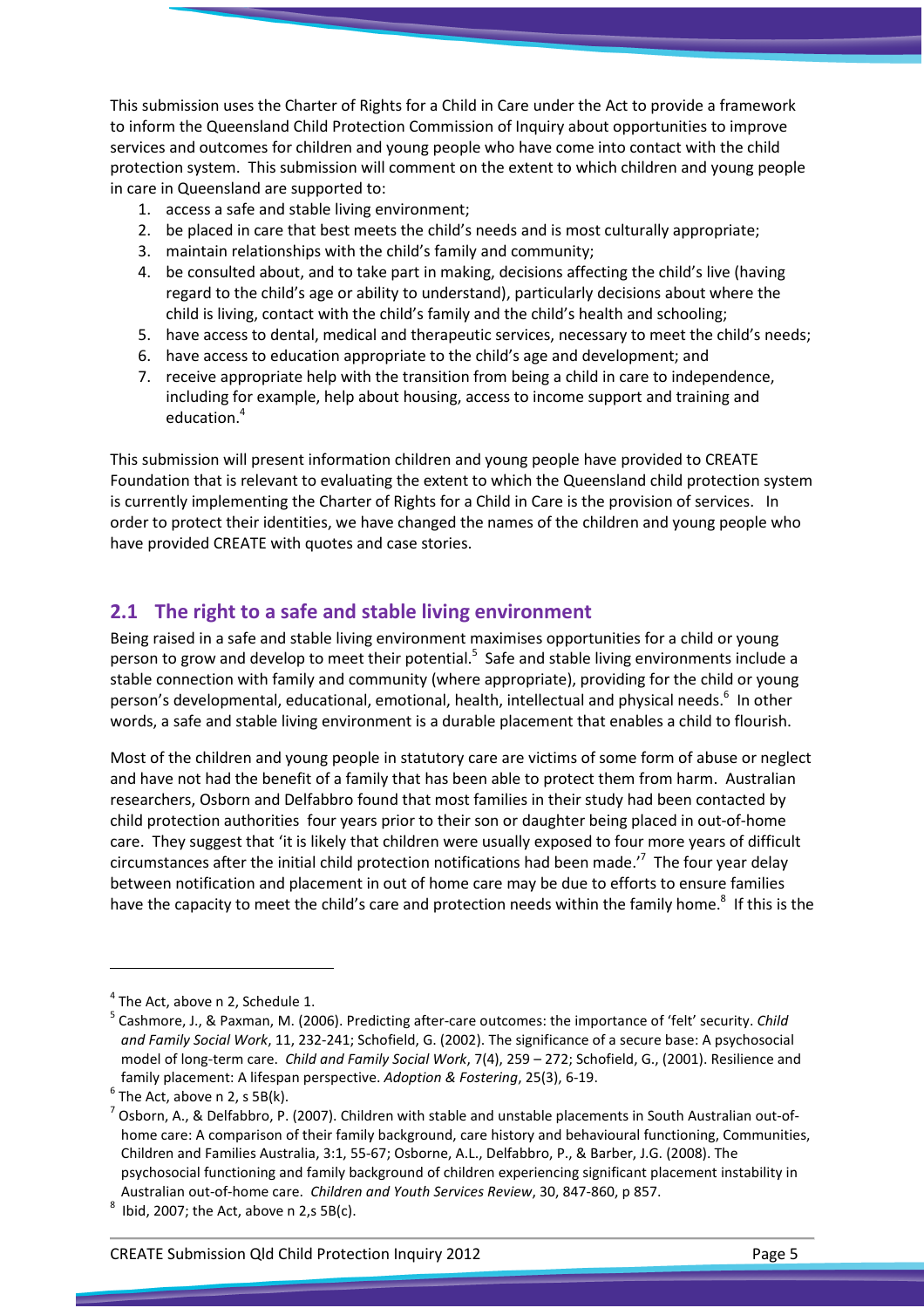case, the capacity f the state to provide effective early interventions resources within the family home is a key consideration in determining whether the child's best interests are being met.

The effects of abuse or neglect are well documented and it is incontestable to suggest that children do not have a fundamental and basic right to be protected from harm. CREATE Foundation's 2010 Be.Heard report found that 92% of the children and young people in care who were interviewed as part of the research reported feeling safe. This is comparable to the Queensland Commission for Children and Young People and Child Guardian (CCYPG) 2011 report that found that 97% of children and young people felt safe in their current placement.<sup>9</sup> The CCYPG also reported that the average length of time a child spends in any one out-of-home care placement was three years and three months.<sup>10</sup>

Research published by the Australian Institute of Health and Welfare in 2012 indicates that approximately 65% of children and young people in care in Queensland had been in the same placement for more than two years.<sup>11</sup> Cashmore and Paxman define a stable care experience as a child spending at least 75% of their time in care in a single placement.<sup>12</sup> In 2012 the CCYPCG reported that the mean length of time that Queensland children and young people currently spend in out-of-home care through the child protection system is four years and nine months.<sup>13</sup> Applying the Cashmore and Paxman definition of placement stability, the minimum time that the average Queensland child in care should spend in a single out-of-home placement in order to be described as having had a stable placement history is three years seven months. This indicates that the majority of Queensland children and young people who are placed in out-of-home care through the child protection system do not experience a stable care.

Children require a stable environment in order to form positive attachments and trusting relationships with the significant people in their lives.<sup>14</sup> This includes developing a sense of belonging within the family environment and the school environment. It is the development of this secure base that enables the child to develop cognitively and emotionally.<sup>15</sup> Schofield says that in childhood, protective factors include:

... placements that built internal resources of resilience through offering a secure base and promoting self-esteem and self-efficacy, not only within the family relationships but also in the range of other relationships/activities where children need to feel confident and effective. These internal resources included the young adult's capacity to achieve comfortable intimacy, to think and reflect on situations, to make choices and to seek out/use support. [In adulthood, protective factors include] the continuing availability of significant adults, former caregivers in particular but also other networks, who offered love and support to young people who remain vulnerable and continue to need family.<sup>16</sup>

 $\overline{\phantom{0}}$ 

<sup>&</sup>lt;sup>9</sup> Queensland Commission for Children and Young People and Child Guardian. (2012). *2011 Views of Children* and Young People in Foster Care Survey: Overview and selected findings. Brisbane, p 10.

 $10$  Ibid, p 7.

 $11$  Australian Institute of Health and Welfare, (2012). Child Protection in Australia, 2010-11, Child Welfare Series, Number 53. Canberra: AIHW, p 34.

 $12$  Cashmore, above n 1; Cashmore, above n 5; Cashmore, J. & Paxman, M. (2006). Wards leaving care: Follow up five years on. Children Australia, 31:3, 18-25.

 $13$  Qld Child Commission, above n 9, p 7.

<sup>&</sup>lt;sup>14</sup> Cashmore, above n 5; Schofield, above n 5.

<sup>&</sup>lt;sup>15</sup> Schofield, above n 5.

<sup>&</sup>lt;sup>16</sup> Schofield, G., (2001). Resilience and family placement: A lifespan perspective. Adoption & Fostering, 25(3), 6-19, p 17.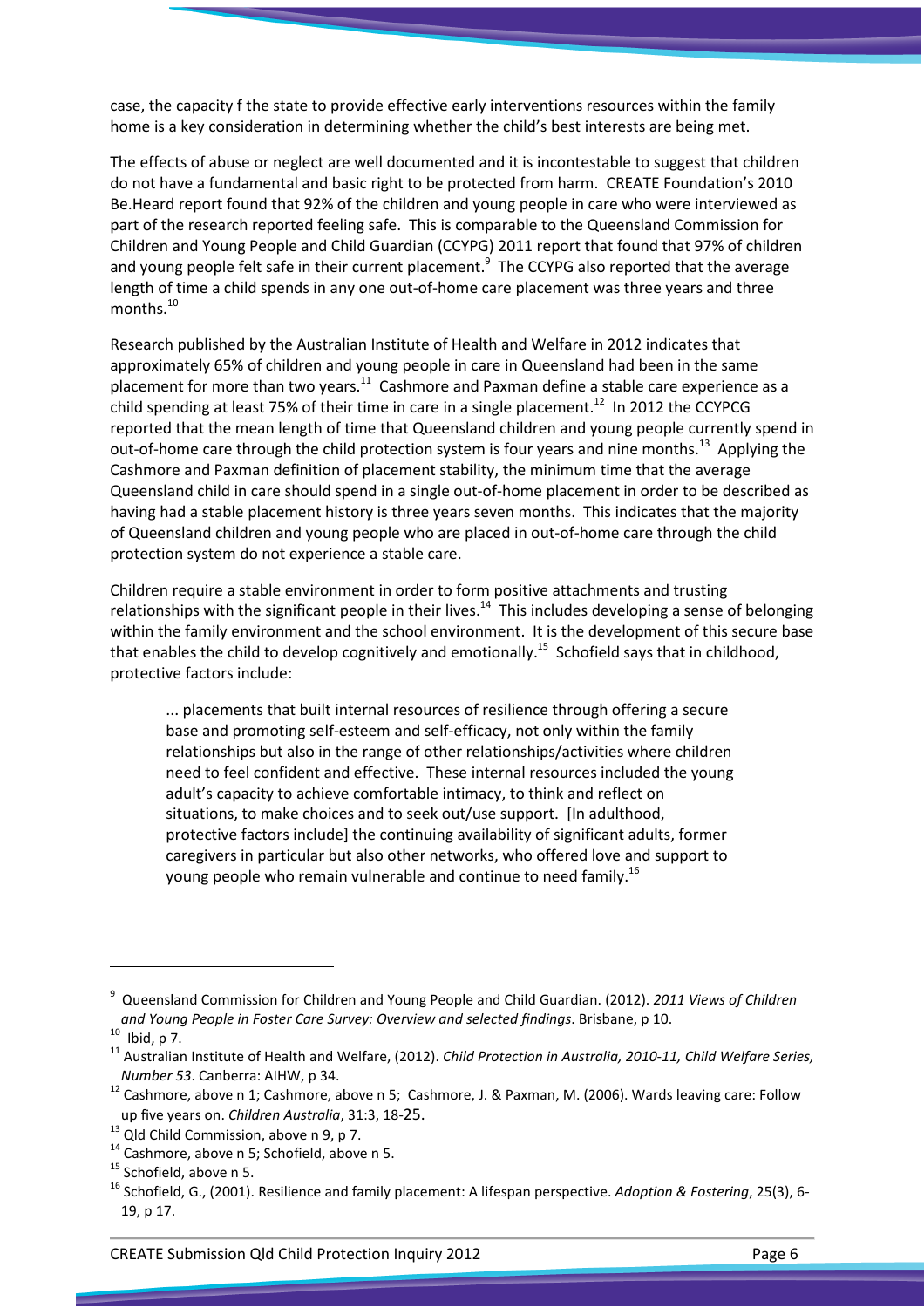Australian research has suggested that stability in care is a key factor in developing a sense of security, belonging and a network of social support.<sup>17</sup> These three elements have been found to be vital for children and young people who will one day, transition from care and enter adulthood where all of the skills they have learnt are tested. However, research suggests that '[p]lacement instability, in part, is a result of poor administrative processes, lack of agency support of foster parents and behavioural problems of youth.'<sup>18</sup>

## 2.1.1 To what degree are living environments safe and stable for children and young in care?

Peter spoke with CREATE about how placement disruption affected his sense of self.

Peter Moving placements affects you developmentally. Because you move around so much it affects your ability to build relationships. It affects your self-worth, you feel like you are being chucked around.

Placement instability is recognised as a key factor that negatively affects a child or young person's sense of wellbeing. In one study of 394 children and young people with a high level of placement instability, 75% were found to have conduct disorders, 66% had peer problems and approximately 50% were clinically depressed or anxious.<sup>19</sup> Like other studies, this research found that children with conduct problems and high placement instability were born to high-risk families (poverty, domestic violence, parental substance abuse, physical abuse).<sup>20</sup>

Anthony says that placement instability did not affect him. Yet when you read his story it becomes clear that placement instability has left him detached from his community and socially isolated.

Anthony

l

My personal experience of moving was never anything of real significance as it happened so much that it didn't take any toll on me. I was never in a placement long enough to develop a personal or emotional attachment to my then home. So moving to me was just another part of my life. Unfortunately I was never anywhere for a significant enough time to have friends and miss them when I left.

Anthony's experience of constantly moving from placement to placement has impacted upon his life to such a degree that he does not have any friends from his childhood and does not have any relationships with reliable adults to call upon when times get tough.

 $17$  Cashmore, above n 12; Cashmore, above n 5.

 $18$  Pecora, P.J. (2012). Maximising educational achievement of youth in foster care and alumni: factors associated with success. Children and Youth Services Review, 34, 1121-1129.

<sup>19</sup> Osborn, (2008), above n 7.

<sup>&</sup>lt;sup>20</sup> Osborn, (2008), above n 7; McCue Horwitz, S., Hurlburt, M.S., Cohen, S.D., Zhang, J., & Landsverk, J. (2011). Predictors of placement for children who initially remained in their homes after an investigation for abuse or neglect. Child Abuse & Neglect, 35, 188-198.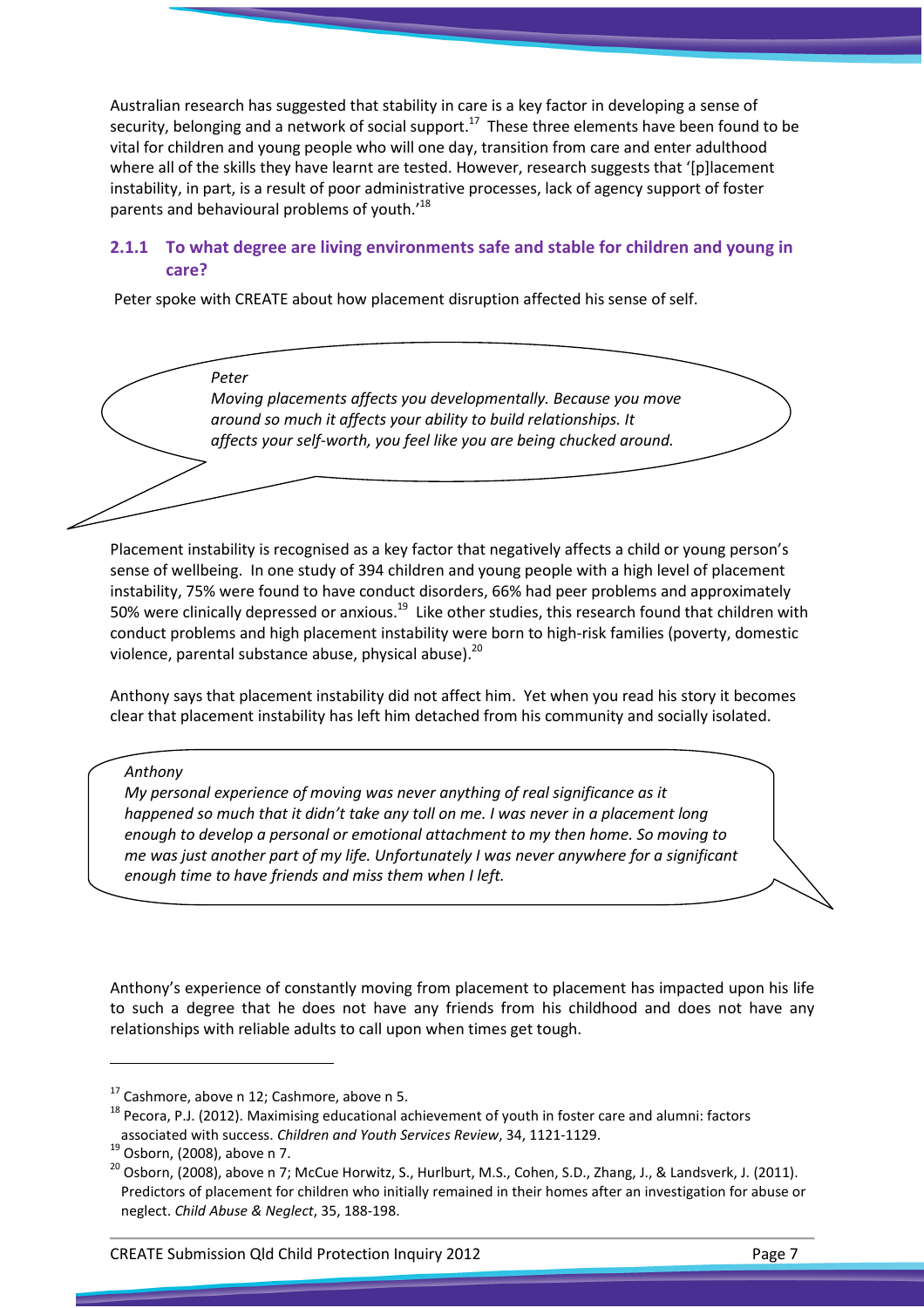Kylie spoke with CREATE about some of her experiences and how it took many years for her to be removed from her family. She also informed CREATE that after her foster placement broke down, she became homeless and contacted the Department of Communities for help only to be told that that she was no longer on file.

Kylie When I was 14 years of age I was finally removed from my mother's care after years of the department ignoring calls of concern from family members and neighbours. I was placed in foster care without much information about what was happening to me and where I was going. I got along relatively well with my foster family, but lacked any connections with [my] immediate family members. I continuously asked the Department of Communities about this, but due to the constant change of caseworkers, this was never addressed.

When I was 16 years of age, my placement broke down. This was the only placement I had ever had and, due to having no family connections, I lived with friends and couch surfed. I contacted the department a number of times during this period of homelessness, but they didn't offer me any help, and sometimes told me that I wasn't currently in the system… that I had been 'lost in the cracks' and that they would get in contact with me in the future when I was located on the system. They never did, and they weren't helpful during this stressful period.

During this state of homelessness, by chance, I ran into my school guidance officer. I had a relatively good relationship with her so we had a quick chat in which I informed her that I was no longer in my foster placement and was staying at friends houses. She was horrified to say the least and within the hour had gotten me an interview with [a youth refuge]. Half an hour later we were on our way to [the youth refuge] for an interview. The interview was a success and they offered me a bedroom.

Child protection departments need to have the capacity to actively respond to the individual needs of children and young people.<sup>21</sup> Kylie's story supports the findings of Osborn and Delfabbro where they suggested it took, on average, four years from the point of initial notification of concerns about a child's welfare to placement in care.<sup>22</sup> With that lead time it should have been possible to provide the family with services to increase their capacity to care for her and reduce the likelihood of her

 $\overline{a}$ 

<sup>&</sup>lt;sup>21</sup> Government of Queensland. (2004). A blueprint for implementing the recommendations of the January 2004 Crime and Misconduct Commission Report "Protecting Children: An inquiry into abuse of children in foster care". Department of Communities.

 $22$  Osborn, above n 7.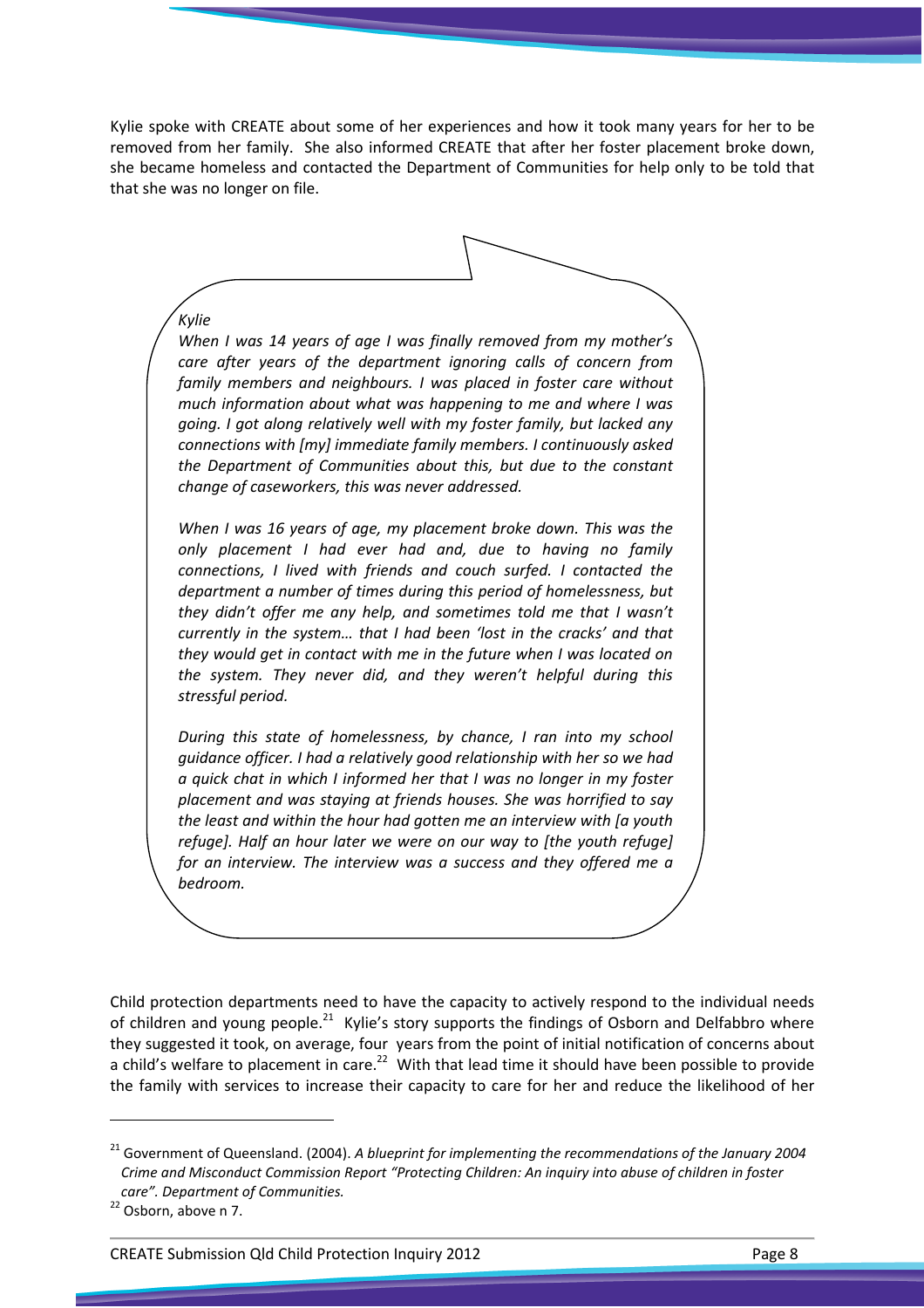needing to be placed into out-of-home care. However, recent research has suggested that caseworker success in predicting future maltreatment is low.<sup>23</sup> That study confirmed previous findings on the matter and also found that without prior history of child welfare involvement, caseworkers are unlikely to correctly identify whether, and to what degree, a child will be at risk of harm in the future. This suggests that if caseworkers are responsible for identifying who receives early intervention services, then as McCue Horwitz et al found, the majority of families with risk factors may not be receiving intervention services.<sup>24</sup>

CREATE often hears stories like Kylie's. Older adolescent children are often required to use their own resources to meet their needs with little or no support from the child protection system that removed them from the care of their biological family. It is CREATE's view that every child has an unqualified right to care and protection and that it is inappropriate to discriminate against older children based on age in order to ensure that limited resources are available to be allocated for the care and protection of younger children.

In providing for the safety and stability of children and young people, regard must be had to the child as a whole human being. Caseworkers must be trained and have sufficient resources to more accurately identify at risk families and to ensure effective interventions are offered and used.

Likewise, any behavioural or complex issues experienced by the child or young person need to be identified by a team of experts to ensure they are placed with an appropriately trained, informed and resourced carer.

# 2.2 The right to care that best meets the child's needs and is culturally appropriate

'Child centred' is a term that is often used to describe departmental practices. It is widely accepted that services should be tailored to meet the needs of individual children and young people. However, can the services typically delivered by the Queensland child protection system be accurately described as being delivered through a culturally competent child centred approach?

Stories about children and young people experiencing frequent placement changes or being placed in culturally inappropriate environments, the department experiencing difficulty recruiting foster carers and poor case planning practices are common within the child protection system. These stories indicate that the department often develops care responses that are based on making the most of limited resources, such as the limited availability of foster carers, rather than developing placements that are designed to best meet the developmental, care and protection needs of individual children and young people.

The participation of children and young people in the decisions that affect their lives is central to child centred practice. How can case work be centred on meeting the individual needs of a child or young person if that individual has not had the opportunity to discuss their goals for the future or their preferences about how they are supported? If a child or young person is not informed and is not a part of the decisions that affect them then, foreseeably, they may feel powerless and at the mercy of others.<sup>25</sup>

<sup>&</sup>lt;sup>23</sup> McCue Horwitz, above n 20.

<sup>&</sup>lt;sup>24</sup> McCue Horwitz, above n 20.

<sup>&</sup>lt;sup>25</sup> Checkoway, B. (2011). What is youth participation? Children and Youth Services Review, 33, 340-345.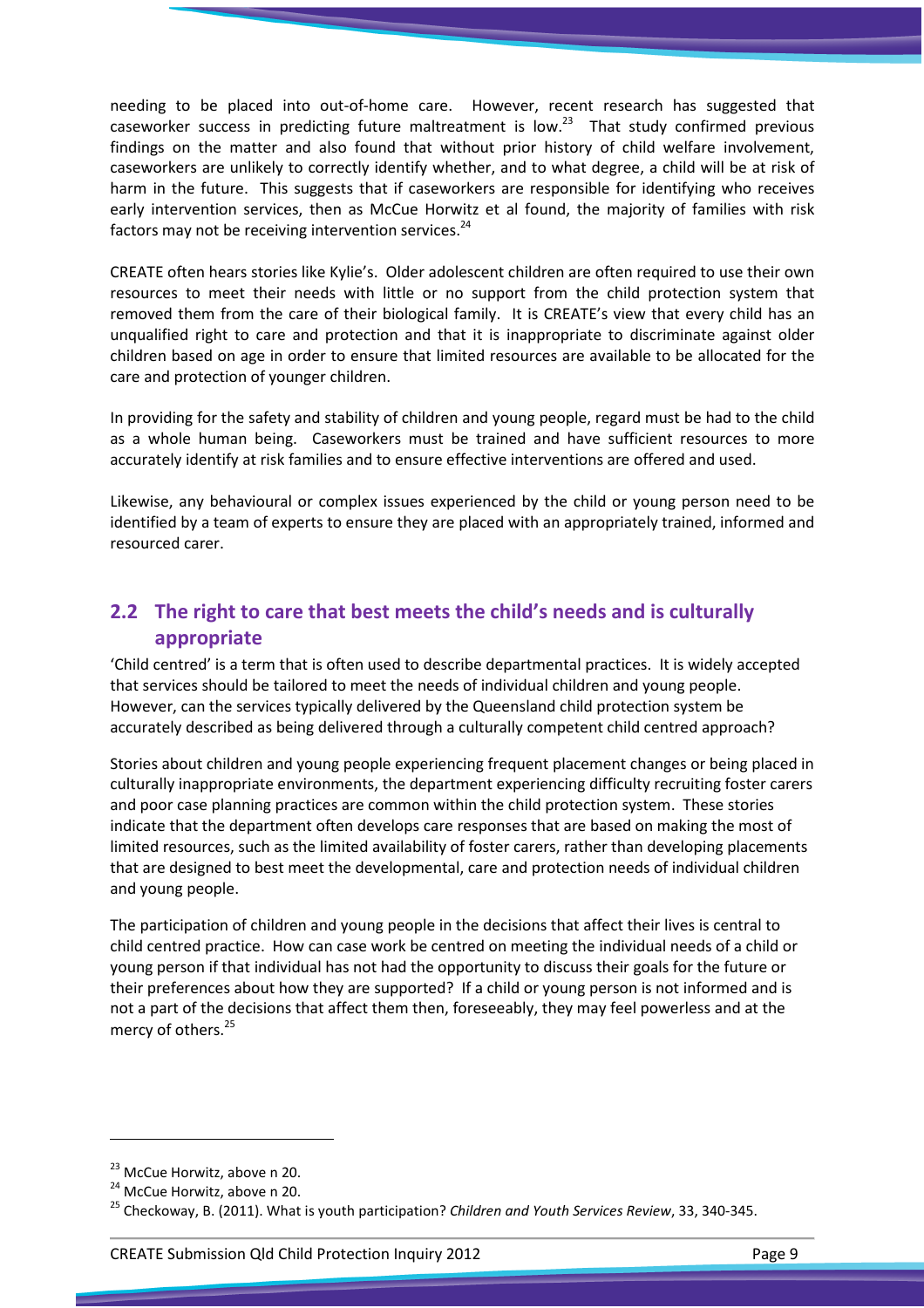### 2.2.1 Do children and young people receive care that best meets their needs and was it culturally appropriate?

Kelly says that despite 10 different placements during her time in care, she experienced care that made her feel like part of the family. She experienced a sense of belonging and credits that for her confidence as an adult.

### Kelly, 22

 I was in foster care for 14 years and had at least 10 different placements. When I think back to my time in care and the various foster carers and placements I had, I'm reminded of the overwhelming feeling I had of belonging. I often felt like I was included in the family and was made to feel like I was my carers own child without being forced to call them my parents.

When I was a teenager, I remember my carers respecting that I wanted space, like most teenagers want. It was based on mutual respect and understanding… That even though I was in care, I still had the same wants and needs as other young people. The independence I gained through these trusting relationships has helped me to now feel confident as an adult.

Kelly speaks positively about her experiences in care. The quality of the relationships she formed during that time are central to her positive experience. The quality of relationships between children and young people and their caseworkers and carers is a key element of effective child protection practice. It is important that adults maintain appropriate boundaries with children and young people. However, it is also important that adult carers and case workers are able to develop meaningful and trusting relationships with the children and young people that they work with. These relationships need to be both formal and informal. As one young person told a 2012 conference audience:



It is widely recognised that Aboriginal or Torres Strait Islander children and young people should be placed in environments where they can be supported to 'develop and maintain a connection with the child's family, culture, traditions, language and community.<sup>'26</sup> The Indigenous Child Placement

l

CREATE Submission Qld Child Protection Inquiry 2012 Page 10

 $26$  The Act, above n 2, s 5C(a).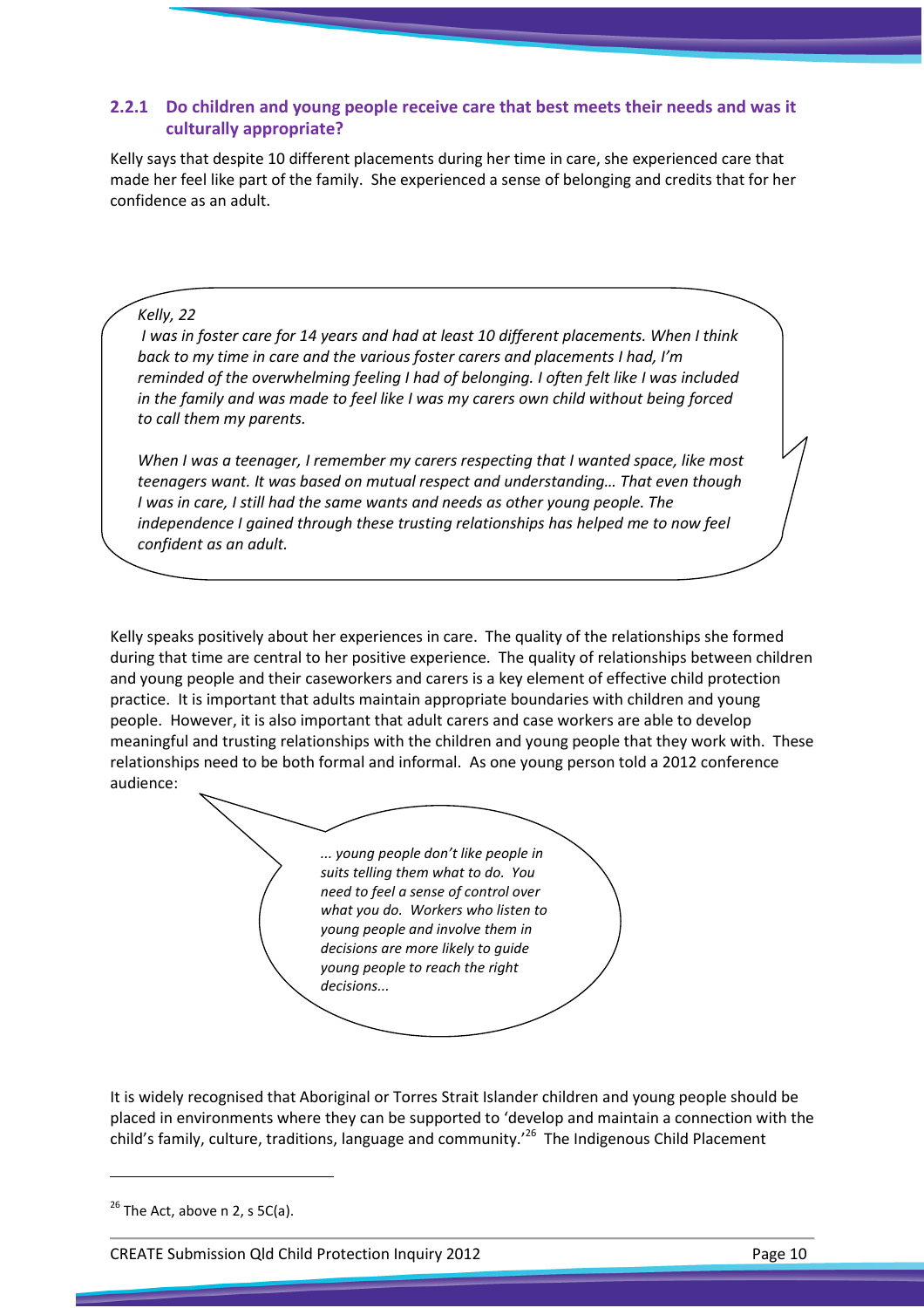Principle provided for in s 83 of the Act requires the department to give proper consideration to placing the child, in order of priority, with, among others:

- 1. A member of the child's family;
- 2. A member of the community or language group;
- 3. Another Aboriginal or Torres Strait Islander person who is compatible with the child's community or language group;
- 4. Another Aboriginal or Torres Strait Islander person.<sup>27</sup>

Being placed within an environment that respects, supports and maintains a person's cultural identity is part of person-centred practice.

Sharmayne is an Aboriginal woman who is recognised by her local Aboriginal community and the non-Aboriginal community as Aboriginal. Sharmayne sees herself as being Aboriginal, and receives Abstudy. Sharmayne told CREATE that her mother provided the Department of Communities with the relevant paperwork to prove that she was of Aboriginal decent. Despite this, Sharmayne says that her caseworker researched her heritage and found that she had Maori ancestry. This had a significant effect on case planning and service delivery.

Sharmayne

The department had told me [a certain case worker] who used to transport my brother [to see mum], did a 'family tree' and that we originated from New Zealand... this made me so confused I had no idea who I was and I didn't feel like I belonged... I felt like no one... I felt unknown.

.... The last 2 carers I have lived with ... are from New Zealand they speak the Maori language and have grown up with the Maori culture. For the last 5 years I have learnt a lot about the Maori culture, the language, different beliefs...

Sharmayne's story is inconsistent with child-centred practice. Sharmayne identifies as being part of the Aboriginal community and felt a sense of loss and displacement when she was placed in a Maori foster family. Although the Department may have conducted accurate research about Sharmayne's ancestry, officials failed to listen to her and accurately identify her cultural needs at the time she was placed in care.

Emmanual spoke to CREATE about how he moved from placement to placement and from school to school during his three years in care. He had numerous case workers and before entering care had routinely attended his local church. However, whilst in care he found it difficult to go to church. He therefore experienced a disconnection from his community and his religion.

 $27$  The Act, above n 2, s 83.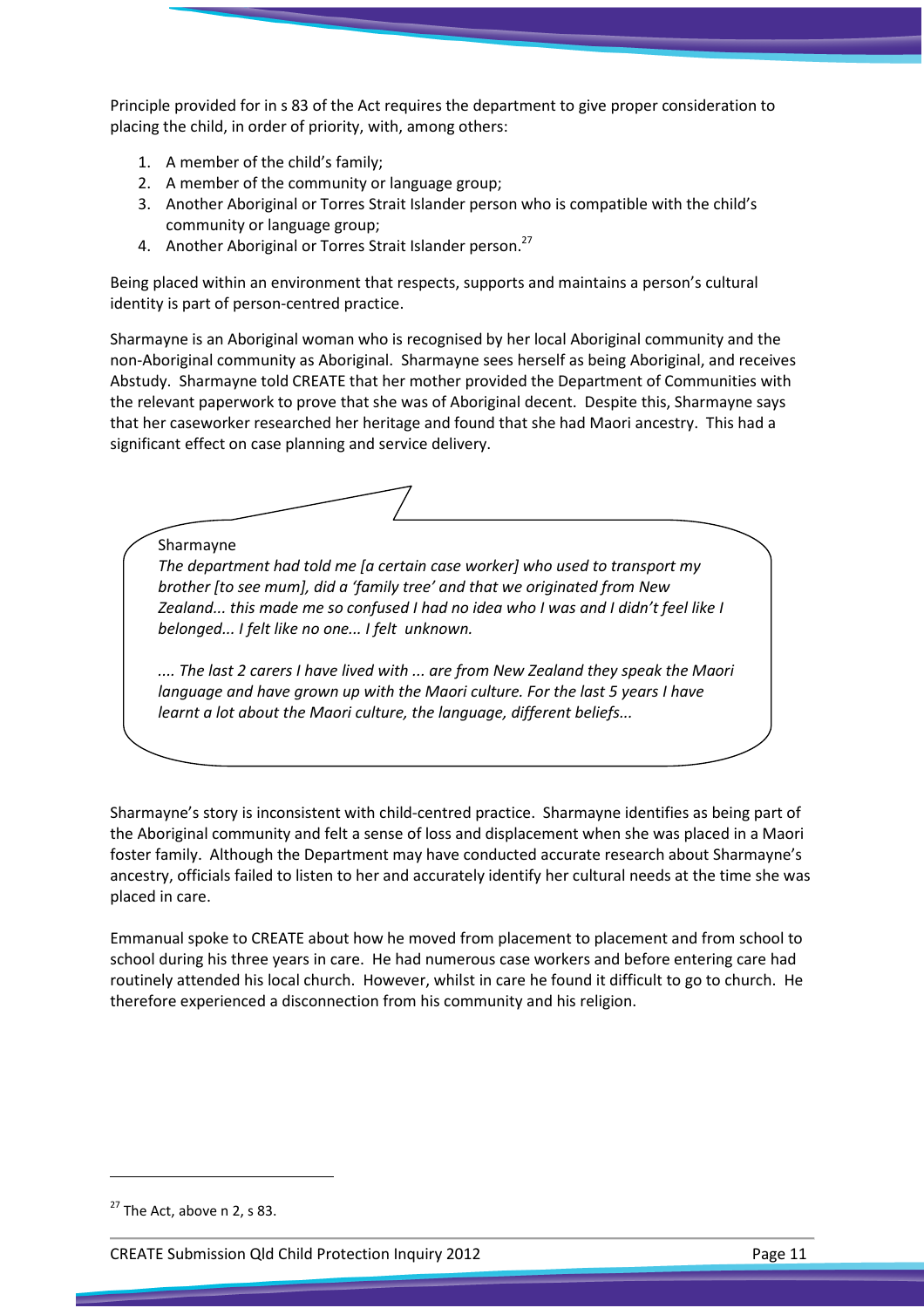Emmanual, 24

I went into care... when I was 15 years old. I was shifted around the place a lot. I stayed in about 5 or 6 different places. It was a bit hard and awkward staying in that many different places. Because of all the shifting I never knew what was going to happen which made me feel uncomfortable.

I have lived in both foster homes and residential care. I have one good memory that sticks out in my mind during this time – one of the families taught me how to train a dog.

[I] had a not so good experience where I was hurt and then I had to move placements again. I went to 6 different schools whilst I was in care from the age of 15. It was hard changing schools because it is hard having to get used a new school.

I liked meeting new people though. My friends helped me with my school work a lot. I think that school was harder when I was in care than when I was not in care. I started to get low grades because I was having to change schools and things were going downhill.

I had 4 CSO's whilst I was in care. They were funny and really, really kind. They helped me to get settled into my new homes and they would come around every second day to check in with me. That made me feel comfortable. As I got closer to 18 we started writing up a case plan. It started off slow but then it got better because things started going uphill....

When I turned 18 I left care and I moved in with a group of people [in a private rental]. I still live there now and I have been there for 5 years. I have a worker from [a disability support service] and I am starting to make friends very quickly.

I am starting to get involved with the church. I have always gone to church even before I was in care. Sometimes it was hard for me to keep going to church when I was in care because the people that I was staying with would not take me. This was upsetting. I now go to church every week.

... I knew a week and a half before I turned 18 that I was going to go and move to where I currently live. Prior to this I did not know where I was going and that was a bit scary not knowing. [The disability support service] helped me to get some furniture when I first left care. I don't remember my CSO ever helping me with this.

Emmanuel has deep personal religious beliefs. Although Emmanuel is positive about his time in care he notes that he was not supported to attend church when he lived in some placements. Children and young people should always be supported to exercise their right to religious freedom and expression. Children should be placed within care environments that respect and support their cultural and religious backgrounds and beliefs.

Care that best meets a child's needs in a culturally appropriate manner can be care that makes a child feel at home. All jurisdictions, including Queensland, recognise that appropriate placement within a child's existing family network is better than placement outside of the family.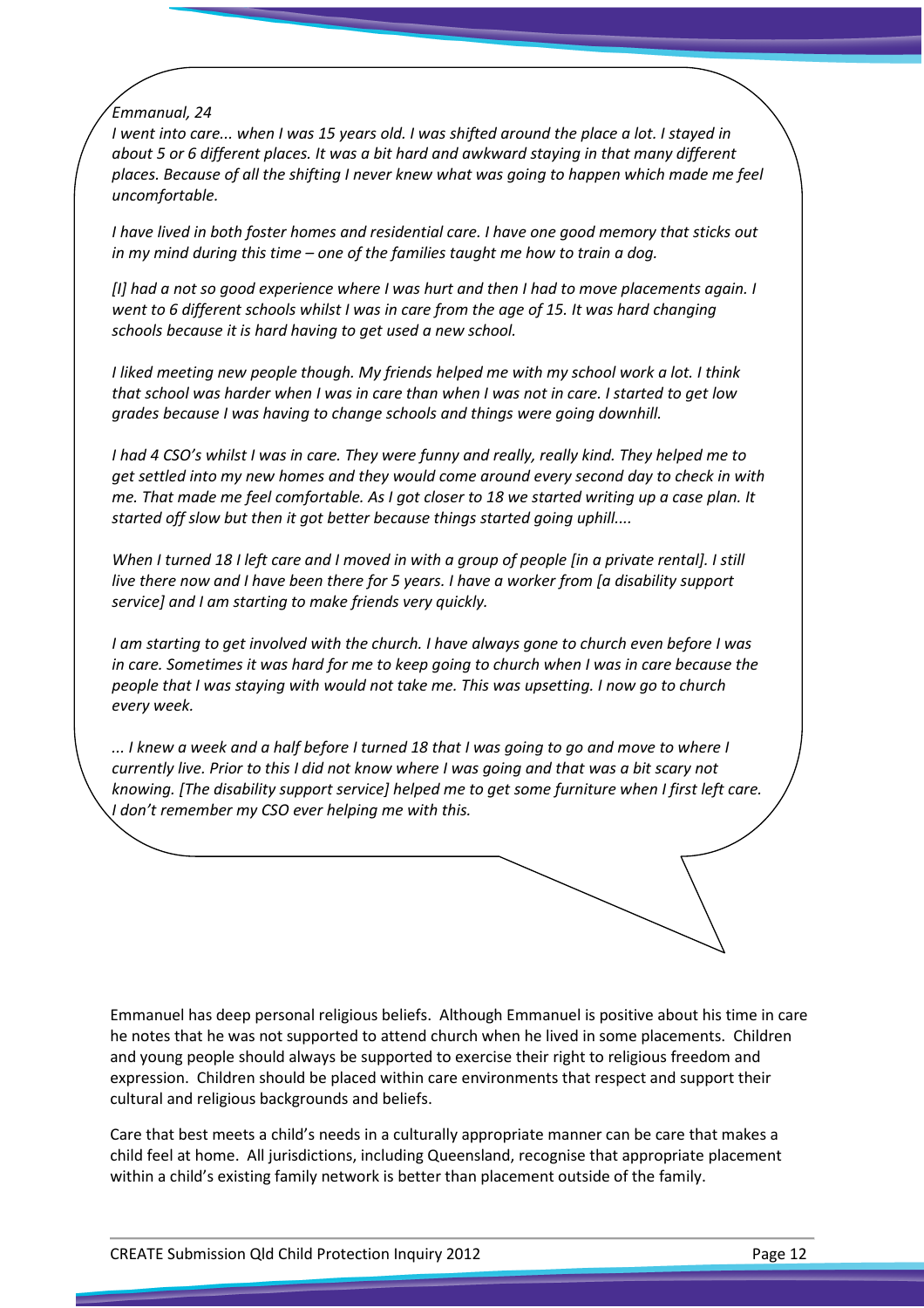Marco says he felt more comfortable with family. He said that his family know him and he does not feel like he's going to be judged by them.



Jemma's comment reflects Marco's statement:



One young boy, Karl, suggested that he would rather live with people he knows and that some members of his family have offered to care for him. Despite this, Karl remains in foster care.

Karl, 13 One of the main things is that I'd rather live with a family member in care rather than living with people I don't know... I've had family members say yes they can take me but no one's looked into it.

Queensland child protection legislation and policy provide that services should be tailored to meet the needs of individual children and young people. Despite the principles under which services are delivered, there appear to be large numbers of children and young people who experience being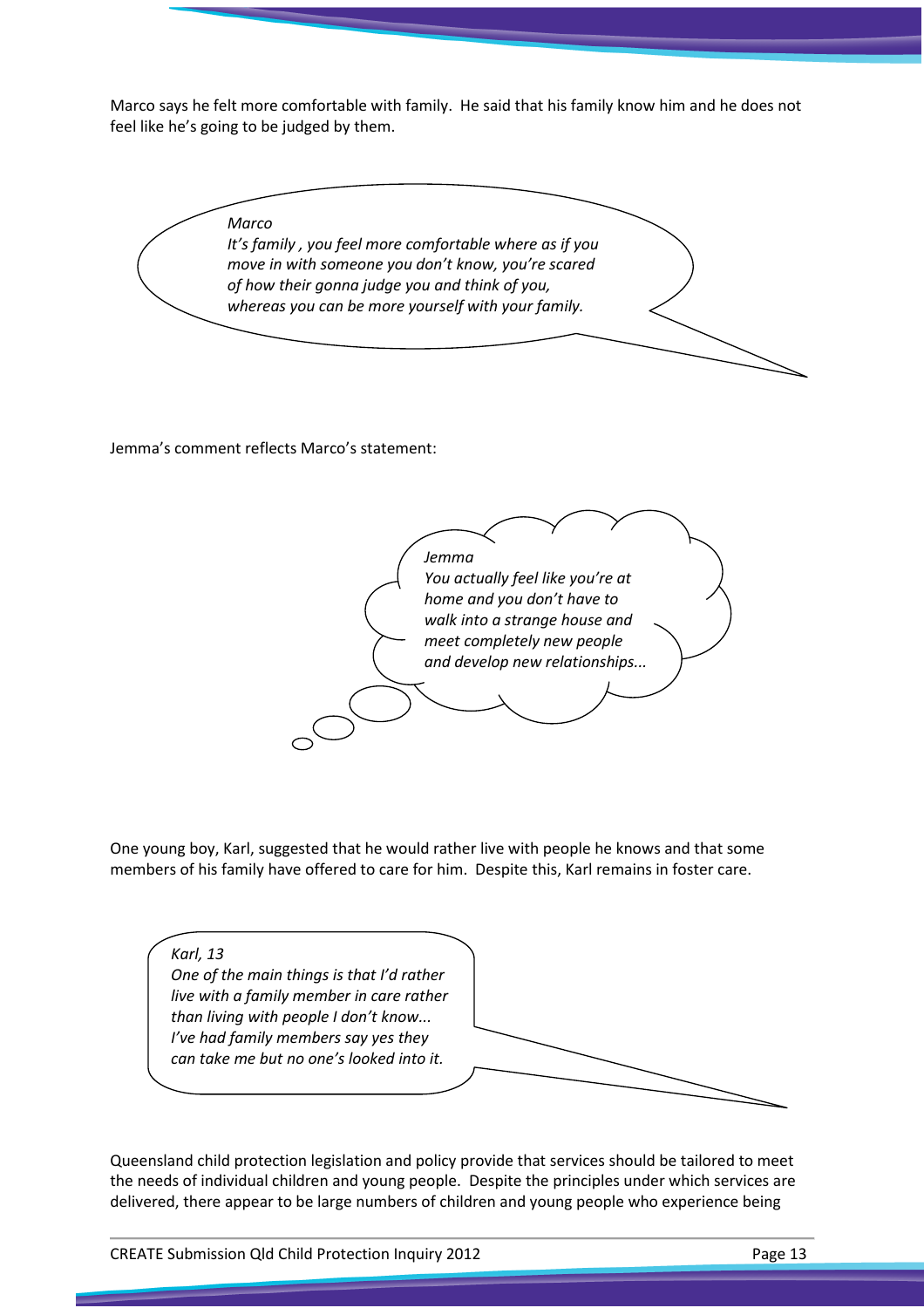placed within environments that are not suited to meet their individual needs. This may be because of factors such as limited available family based or culturally appropriate placements, the workload of Child Protection Officers or deficiencies in departmental training programs.

# 2.3 The right to maintain relationships with family and community

The family is 'the fundamental group unit of society'.<sup>28</sup> It is a principle of international and domestic law that family based care offers the best opportunities for children to grow and develop to reach their potential.<sup>29</sup> Government intervention to remove a child from their family should be a response of last resort where there is no less restrictive way through which a child's care or protection needs could be met.

Every jurisdiction in Australia, including Queensland, aims to reunify a child or young person in outof-home care with their biological, or core, family unit.<sup>30</sup> It is important that children and young people are given a choice as to whether and to what degree they will maintain relationships with their biological, or core, family unless such contact would pose significant risk to the child that could not be minimised by the department.

Some children and young people choose not to maintain familial relationships or relationships with particular family members and may attempt to avoid them. Forcing a child or young person to maintain a relationship with a person who abused and/or neglected them might expose them to further trauma.<sup>31</sup>

A child or young person who maintains a connection with family, particular family members or community is likely to experience a greater sense of security and stability.<sup>32</sup> Where intervention services are utilised by families or parents, reunification is more likely to succeed where contact with the family has been maintained.<sup>33</sup> A child or young person may feel less isolated and alone if they have contact with those they are familiar with. This includes the child or young person's wider community such as particular neighbours, their school (teachers and friends and friends parents), extended family, their church or other connections a child or young person has formed prior to entering out of home care.

# 2.3.1 Are children and young people being supported to exercise their right to maintain relationships with their family and community?

Jacinta states that she was taken from the family home against her will and without an explanation. For a child, being taken from a parent is a major and traumatic event. The manner in which it is done can add to the child or young person's trauma. Likewise, to a child, being placed in care can appear as if the government is substituting a fictional parent for the real parent. Children and young people

<sup>&</sup>lt;sup>28</sup> UN General Assembly, Universal Declaration of Human Rights, 10 December 1948, 217 A (III), Article 16(3).

 $^{29}$  Child Rights Convention, above n 3, Preamble; The Act, above n 2, ss 5B 5C.

<sup>&</sup>lt;sup>30</sup> The Act, above n 2, s 5B(f); Queensland Department of Communities, Child Safety and Disability Services website: <http://www.communities.qld.gov.au/childsafety/foster-care/case-planning-for-a-child-incare/family-contact-and-reunification> Retrieved 26 September 2012.

<sup>&</sup>lt;sup>31</sup> Tufnell, G., & DeJong, M. (2008). Stress and post-traumatic stress disorder. Paediatrics and Child Health, 19:2, 79-83. Kilpatrick, K.L., & Williams, L.M. (1998). Potential mediators of post traumatic stress disorder in child witnesses to domestic violence. Child Abuse & Neglect, 22(4), 319-330; Wilson, K.R., Hansen, D.J., & Li, M. (2011). The traumatic stress response in child maltreatment and resultant neuropsychological effects. Aggression and Violent Behaviour, 16, 87-97.

<sup>&</sup>lt;sup>32</sup> Department of Communities, above n 30.

 $33$  Department of Communities, above n 30; McCue Horwitz, above n 7.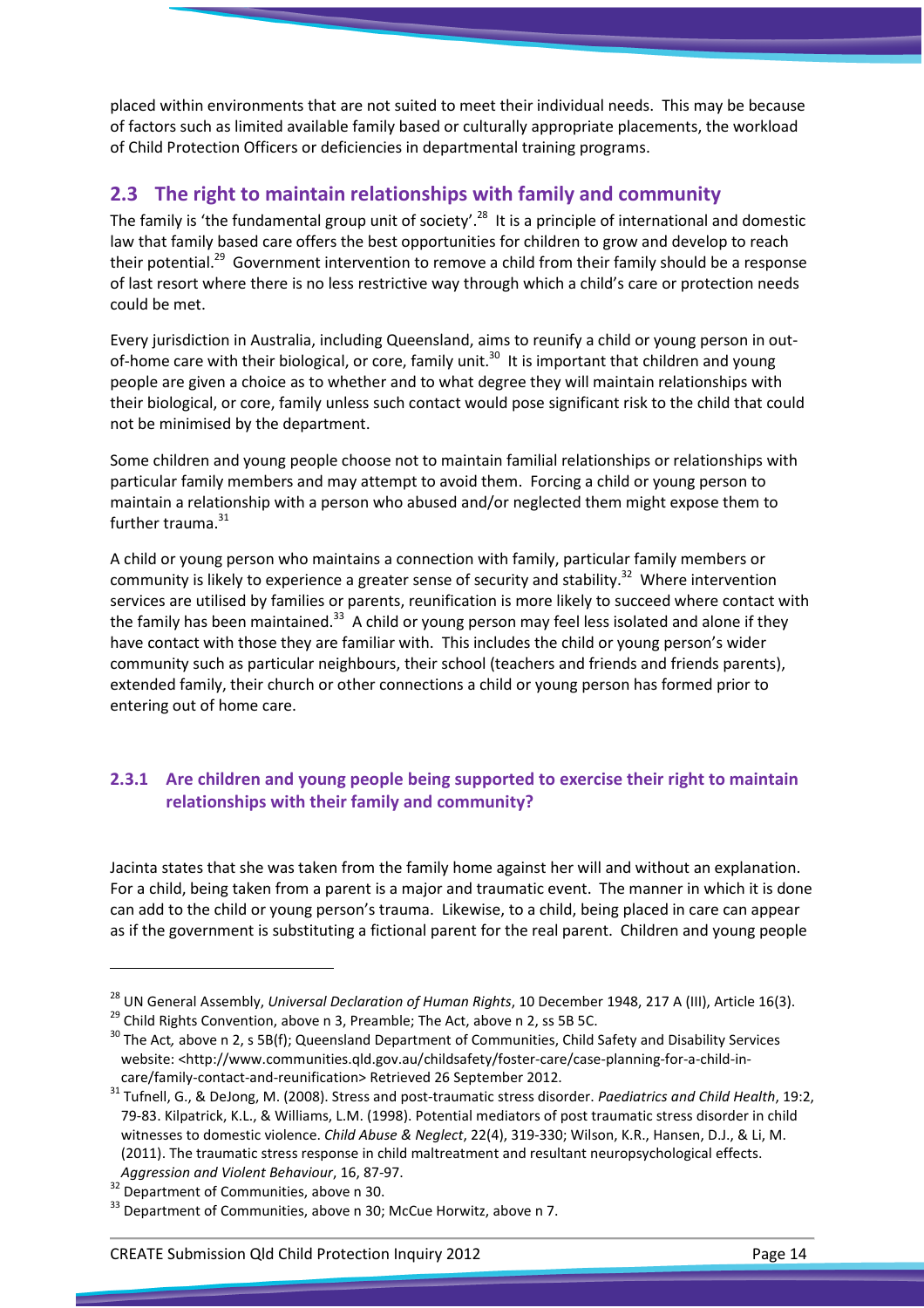should be informed about key decisions, including the reasons they are in care. They should also be given the opportunity to have input into decisions, such as the design of their case plan and whether they have ongoing contact with family members.

Jacinta, 12 I heard zero about being in care. The police came. I was kickin' and screaming and no-one told me anything. They just took me to a new house. I had to get to know my carer bit by bit. Sometimes I feel different. I miss seeing her [mum] I remember what she looks like but I can't picture her.

Lucy told CREATE that she wanted to maintain contact with her brother after she was placed in care. However, the department denied her contact with her brother until she was older. Lucy did not feel like she had a say in this decision. Like Lucy, every child has the legislative right to participate in decisions that affect them. Although the department may need to, on occasion, make decisions that deny a child ongoing contact with their family because of safety concerns, it is important that children have the opportunity to have their views listened to and be given information about the reasons for the decision. The department should never deny a child having contact with their family because limited departmental resources need to be prioritised on other activities.

#### Lucy, 16

I have irregular contact [with my family] but its good because now I can have a say, the department used to stop me from talking to my brother and he was my life since I was born and the department just took him away from me. Now I can have a say and we get to have a choice about seeing [my family]. I don't have to go into the department about seeing them, we can have our own choice about that. Phone calls are easier, I have control over that.

Children and young people often raise concerns with CREATE that far too often they are separated from their siblings and that sibling contact may not be encouraged, facilitated or maintained. Leathers suggests that where siblings have been placed together and are later separated, the risk of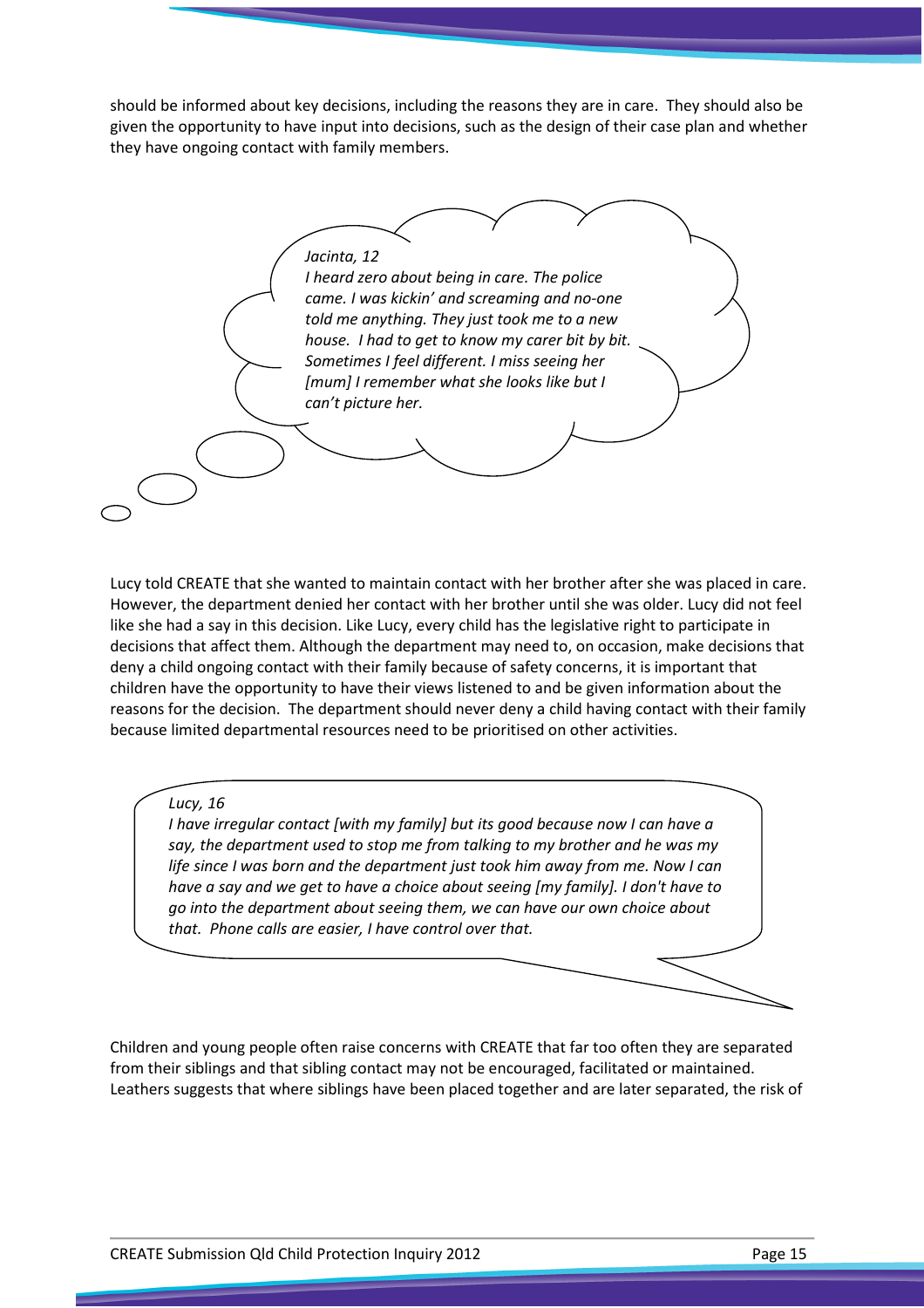placement disruption increases.<sup>34</sup> Another study found that placement with an older sibling may reduce emotional and behavioural issues for the younger sibling(s).  $35$ 

Hegar and Rosethal's study of 1701 children and young people in care found that siblings that are placed together tend to attain better academic performance than siblings that are separated or split (some siblings being placed together but not all).<sup>36</sup>

As Michael suggests in his quote below, if for no other reason, siblings should be in contact with each other because they want to know them.



As suggested by Michael, Lucy and Jacinta, some children and young people want to exercise their right to maintain contact with their family and community. However some children and young people prefer not to exercise this right.



 $34$  Leathers, S.J. (2005). Separation from siblings: Associations with placement adaptation and outcomes among adolescents in long-term foster care. Children and Youth Services Review, 27, 793-819.

 $\overline{a}$ 

<sup>35</sup> Smith, M. C. (1998). Sibling placement in foster care: An exploration of associated concurrent preschool-aged child functioning. Children and Youth Services Review, 20:5, 389-412.

<sup>36</sup> Hegar, R. L., & Rosenthal, J. A. (2011). Foster children placed with or separated from siblings: Outcomes based on a national sample. Children and Youth Services Review, 33, 1245-1253.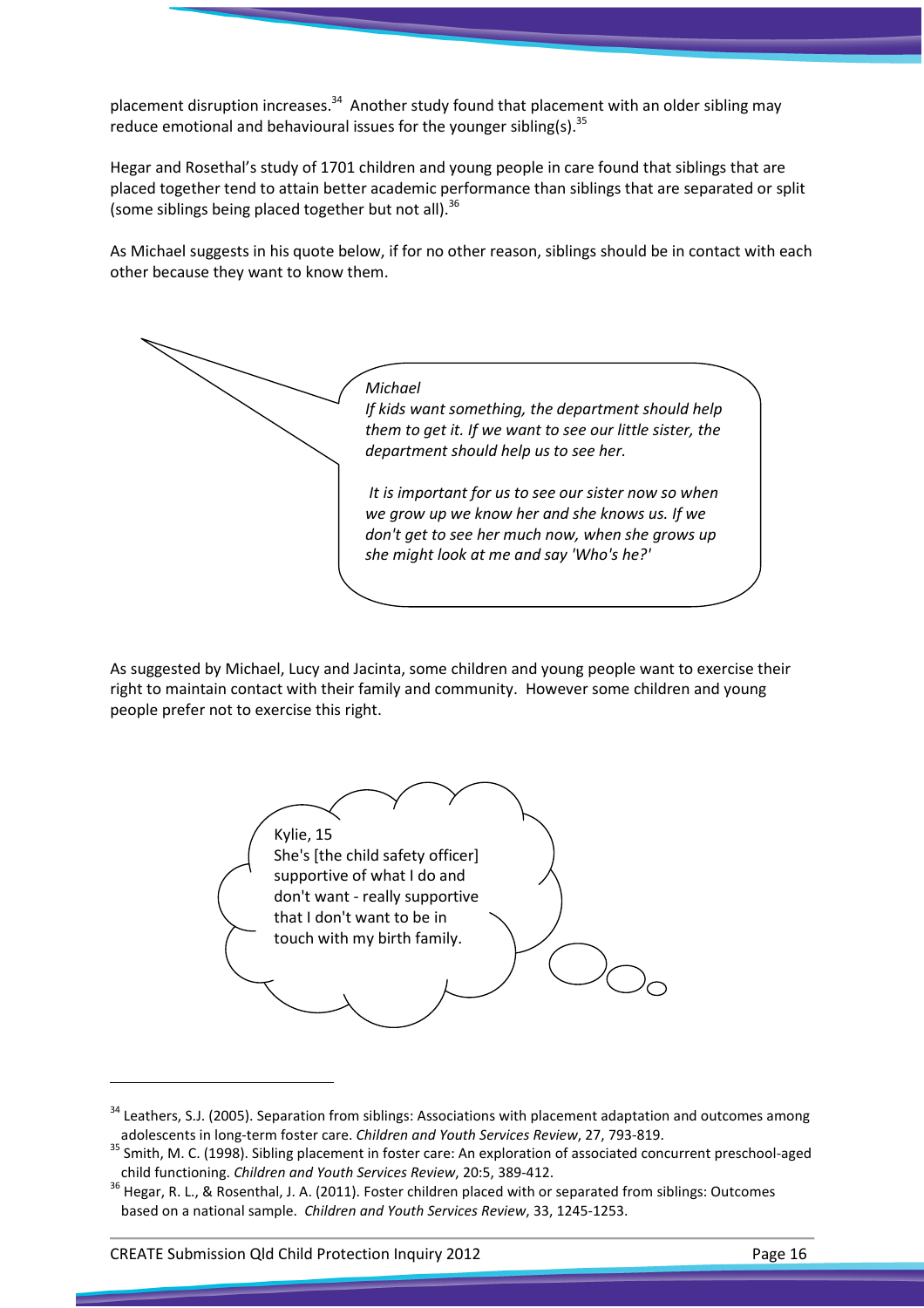## 2.4 The right to be an active participant in decisions that affect their lives

Children and young people in care are, like everyone else, active participants in their own lives. These children have thoughts, dreams, desires, goals, abilities and capacities that, as they grow and mature, become more refined and increasingly define who they are as individuals. There is no doubt that actively engaging in the opportunities our environment presents us produces rewards such as language acquisition, sporting prowess, artistic skill, musical ability, high academic achievement and leadership skills – all of which are refined by practice.<sup>37</sup>

Active participation, or actively participating in decisions that affect one's life is not a privilege; it is a developmental process, just like learning to walk.<sup>38</sup> The more a child engages in a behaviour the better they become at it and the more confident they are. Rather than feeling like powerless victims, unable to express an opinion or have their opinion considered, their active participation in decisions that affect them gives children and young people a sense of being active agents in relation to their own care.<sup>39</sup> For some, enabling a child or young person to actively engage in decisions affecting them may take a paradigm shift... from viewing children as the objects of concern to viewing them as the subjects with concerns.<sup>40</sup>

#### 2.4.1 Are children and young people actively involved in decisions that affect them?

Kate spoke with CREATE about how her care experience involved a series of other people telling her what was going to happen in her life. She felt restricted, alone and excluded from a process that would have otherwise helped her to make decisions for herself.

### Kate

 $\overline{\phantom{0}}$ 

As a young person in care I never really felt involved. I don't feel like I was given the opportunity to make decisions to create the life that I wanted. I didn't know what my rights were and what I could and couldn't do.

I felt restricted by the decisions that people made for me and because of the limitations that were put in place. I felt like decisions were made for me, not with me. Not being encouraged to participate when I was in care has had a negative impact upon me as an adult. Although I appreciated the help that I did get, I now feel alone. I think that it is important for workers to know that although you may think that you are helping a young person by making decisions for them, this leads to them not having the skills to make decisions for themselves once they leave care.

Like anybody, kids in care have to make very big decisions when they become adults. If a young person has never been encouraged to be involved in decision making, how can you expect them to have the skills to do this as an independent adult? If they have never had to make decisions, how can you expect them to have the confidence to do this?

 $37$  Davies, D. (2011). Child Development: A Practitioner's Guide, (3<sup>rd</sup> edn.). New York: The Guilford Press.  $38$  Ibid.

<sup>&</sup>lt;sup>39</sup> Landsdown, G. 'The realisation of children's participation rights: critical reflections'. In Percy-Smith, B. & Thomas, N. (2010, eds). A Handbook of Children and Young People's Participation: Perspectives from Theory and Practice. New York: Routledge; Cashmore, J. (2002). Promoting the participation of children and young people in care. Child Abuse & Neglect, 26, 837-847; Roche, J. (1999). Children: Rights, Participation and Citizenship. Childhood, 6, 475-493.

<sup>&</sup>lt;sup>40</sup> Woodhead, M. (2005). Early childhood development: A question of rights. International Journal of Early Childhood.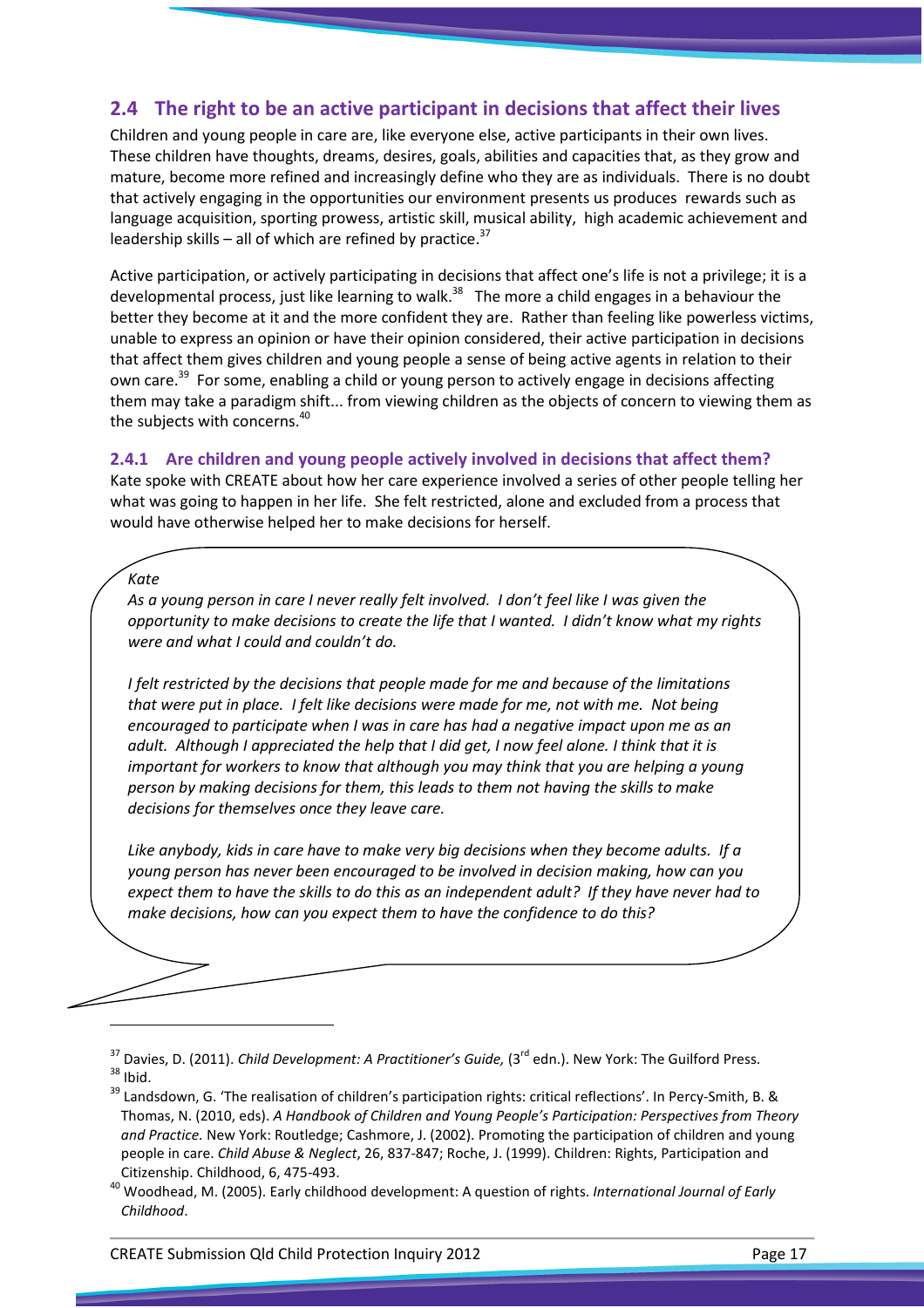Kate's experience is indicative of a system that prioritises minimising risks faced by children at the expense of building confidence and independence. Kate's statement of how she felt decisions were made for her and not with her and the subsequent impact on her adult life shows the consequences of whether or not a young person is invited to participate in a decision can have impacts far beyond the perceived impact of the decision itself. There is dignity in experiencing risk. If people are prevented from making any mistakes then how can they learn from the experience?

Josie informed CREATE that she wanted to engage in Family Group Meetings but was told that she was not invited but that she could sit in on the conversation as if she were the object of concern, rather than the subject with concerns.

Josie, 16 My CSO said that I was not invited (to the Family Group Meeting) but then I was allowed to go in. I got to have a say when they asked me. I wanted to know if I am going home soon. I'm now allowed to go to every meeting about me. I feel happy that I know what is going on in my life.

Being listened to is a way that adults can validate the thoughts and opinions of a child or young person and in turn help them to development confidence.<sup>41</sup> Sometimes a young person is interested in expressing themselves in ways that adults may view as trivial. However as Katrina states, not being listened to made her angry.



 $41$  Cashmore, above n 39.

CREATE Submission Qld Child Protection Inquiry 2012 **Page 18** Page 18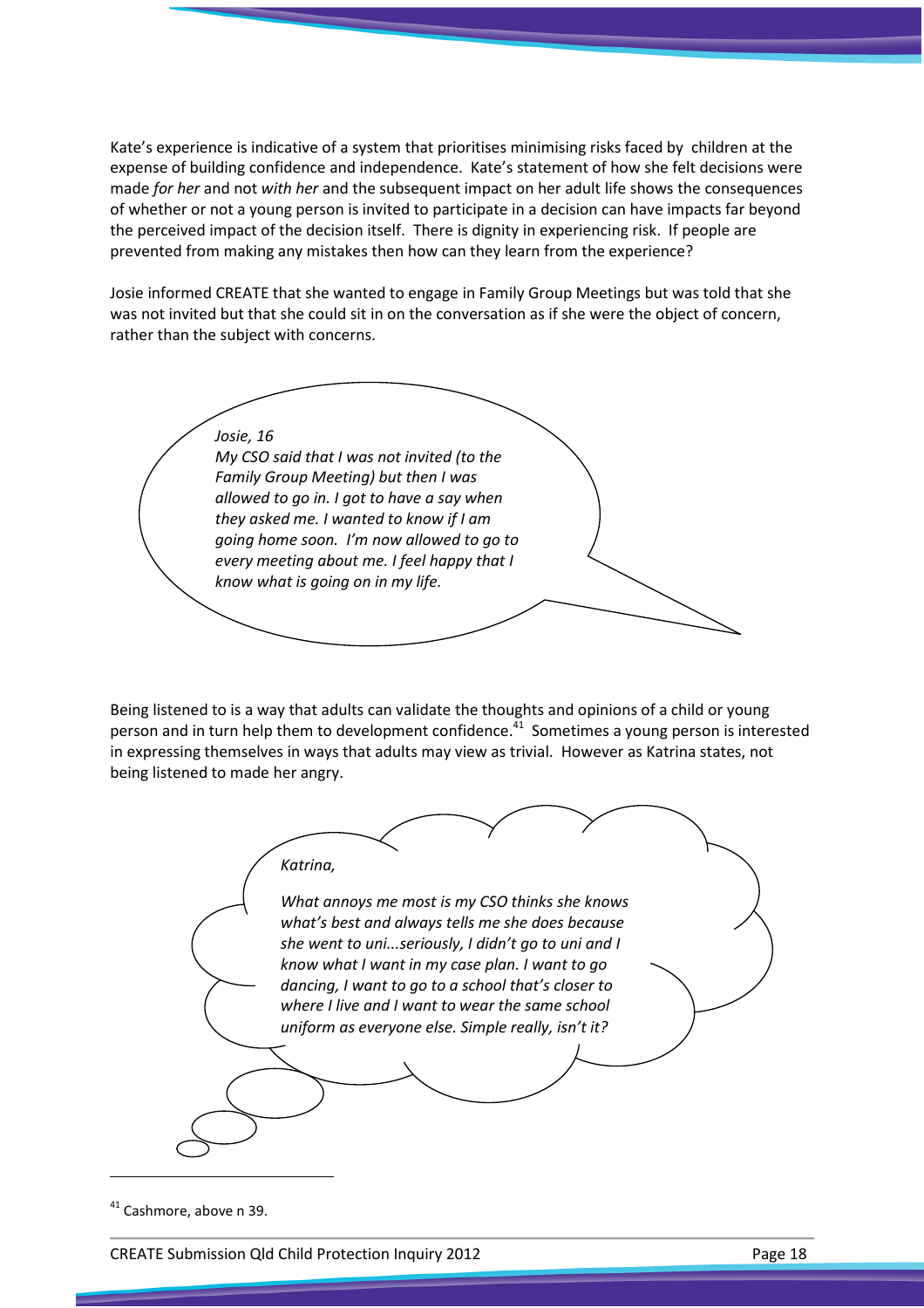The type of participation Katrina is talking about is both formal and informal. Formal approaches to participation tend to be those provided for in legislation and policy. They tend to include consultations, group meetings, input into case plans and transition plans, suggestion boxes, and documentation. Informal approaches include ongoing dialogue, spontaneous communication, and engaging in joint activities. Informal participation is about the quality of the relationship between a child and workers. Both forms of participation are valuable and need to be actively valued and encouraged in child protection work.

Informal participation is process oriented. $42$  It is this form of participation that tends to be seen as most important by children and young people. Research suggests that when young people are involved in decisions regarding their next placement, that placement tends to be more stable.<sup>43</sup>

Michael spoke to CREATE about how his ability to participate in his placement decisions, and his feelings of being listened to made him feel validated and empowered him to make other decisions following his transition from care to adult life.

#### Michael

I was in a position when I was self-placing. I was really unstable in my placements, moving to different friends' houses every few nights. My Team Leader contacted me and was trying to make sure I was safe because she knew I was moving around… She recommended that I go to one placement but I didn't like it. I tried it for a night and went back to self-placing. We had an argument about this and we didn't talk for a while. I tried the placement my Team Leader recommended twice more and still didn't like it. I had a lot of placements at this time where I had to move around a lot and meet new carers. After talking to the department and the Commission for Children and Young People and Child Guardian, I was able to sit down and have a proper talk to my Team Leader about what I liked and didn't like about my placements. She was able find me a temporary placement that suited my needs. My Team Leader was supportive because she helped me with transport to school and work during my temporary placement.

My Team Leader did some more research and found my current placement. After about ten days, we met up again and I told her I decided I wanted to stay at the placement. We were both happy with the decision and I felt like I was treated like a young adult in this adult world. This showed me that she really cared for me and my wellbeing. She worked hard to find placements for me and listened to what I really wanted. My Team Leader worked hard to listen to what I needed for a placement and was able to find somewhere to meet my needs.

When I was able to have a say about where I lived. I felt respected as a person. I felt that I had a choice about my wellbeing and where my life was going to take me.

l

CREATE Submission Qld Child Protection Inquiry 2012 Page 19

<sup>&</sup>lt;sup>42</sup> Testro, P. (2010). Participation of children and young people: A review of the literature. Sydney: CREATE Foundation.

<sup>43</sup> Ibid; Cashmore, above n 39.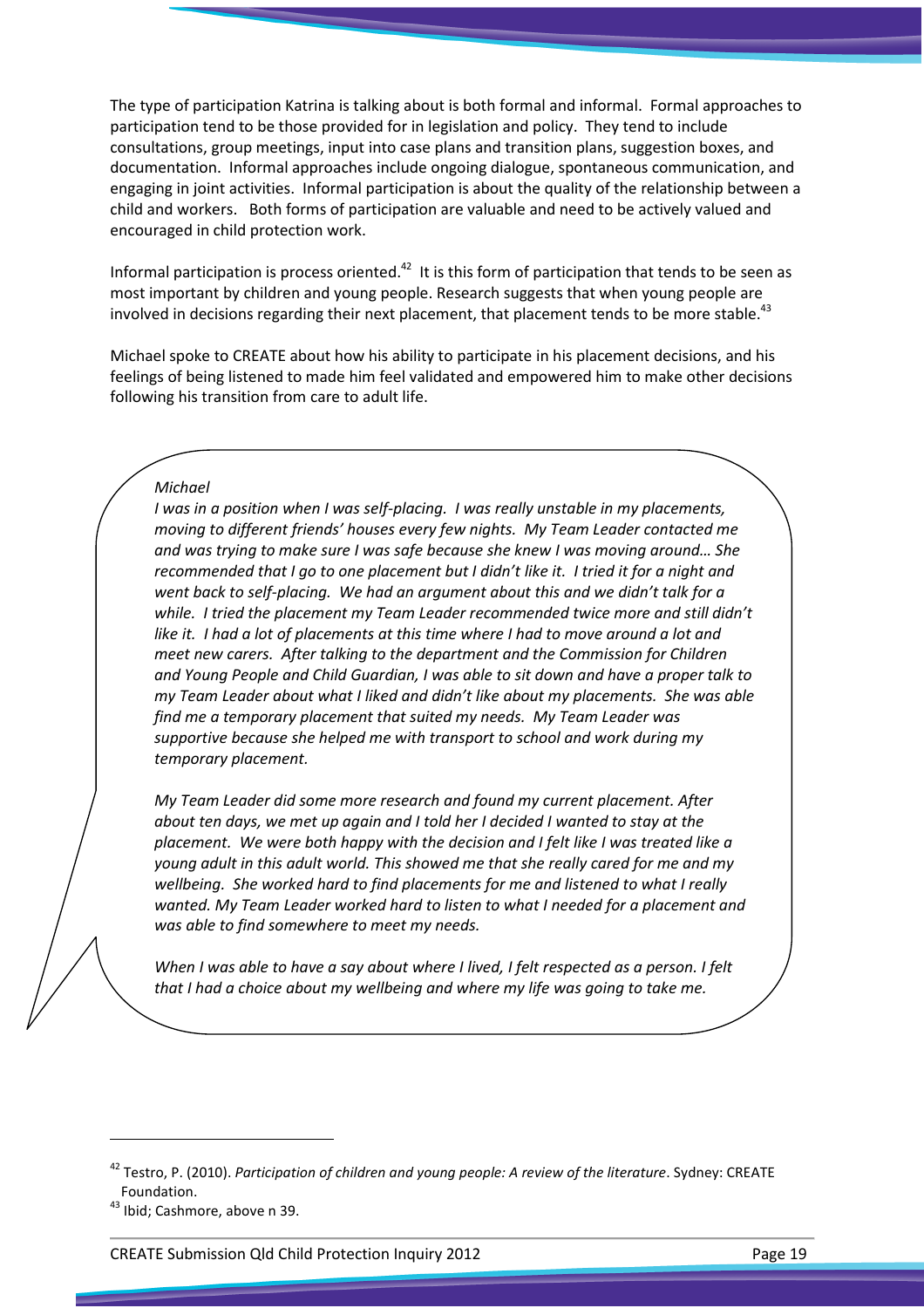Empowering a child or young person might include their choice not to participate. For example, a young person may not want to attend a Family Group Meeting face-to-face, but may be interested in writing a letter or telling a worker what they would like said on their behalf. Children and young people should be informed about decisions that are made, have their opinions heard, and be given choice where possible. This can help develop a sense of responsibility and support the ability to be independent when they reach adult life.

Meaningful participation can promote citizenship and social inclusion, as well as personal and social education and development.<sup>44</sup> Checkoway views (formal) participation as a fundamental right that is linked to citizenship and a healthy democratic society.<sup>45</sup> As less powerful citizens, children and young people need to be encouraged to engage with adults and to learn the skills of critical thinking, planning and asserting their opinion. However, research suggests that time constraints, unsupportive work environments and high caseloads act as barriers to participation.<sup>46</sup>

Perceived lack of capacity to participate due to disability, age or other factors should not be assumed by the worker or any person making a decision about another person. A perceived lack of capacity should not result in the young person not having the opportunity to participate at all.

Paul told CREATE about his inability to participate in legal proceedings that resulted in him entering and staying in statutory care. He says that he wanted to inform the court that he felt safer at home than in care but that no one asked him.



I hated knowing that other people were deciding what was going to happen in my life and that no one seemed interested in what I wanted. I wanted to be able to tell the judge that home was okay – that my mum was doing a better job than the department. I wanted to be able to tell the judge that I felt safer at home than I did in care. When I was younger I wanted to do ballet and play a musical instrument and I wanted that put in my case plan. But no one asked me what I wanted. I wanted the judge to know that what they were being told by the department wasn't the full picture that I had hopes and dreams that I wanted to go into my case plan.

I think it's important for children and young people to be involved in the decision making process so that they can give their side of the story. Parents get to have a lawyer and are told how they can access one but young people aren't told that they can have a lawyer or even how to get one. I think all young people should have a lawyer because sometimes the department doesn't see the bigger picture or ask what I want. I think the courts have a job to ensure that young people know that they can have a lawyer and that they can go to court and speak to the judge.

 $\overline{a}$ 

<sup>&</sup>lt;sup>44</sup> Checkoway, above n 25.

<sup>&</sup>lt;sup>45</sup> Checkoway, above n 25.

 $46$  Darlington, Y., Healy, K., & Feeney, J.A. (2010). Challenges in implementing participatory practice in child protection: A contingency approach. Children and Youth Services Review, 32, 1020-1027.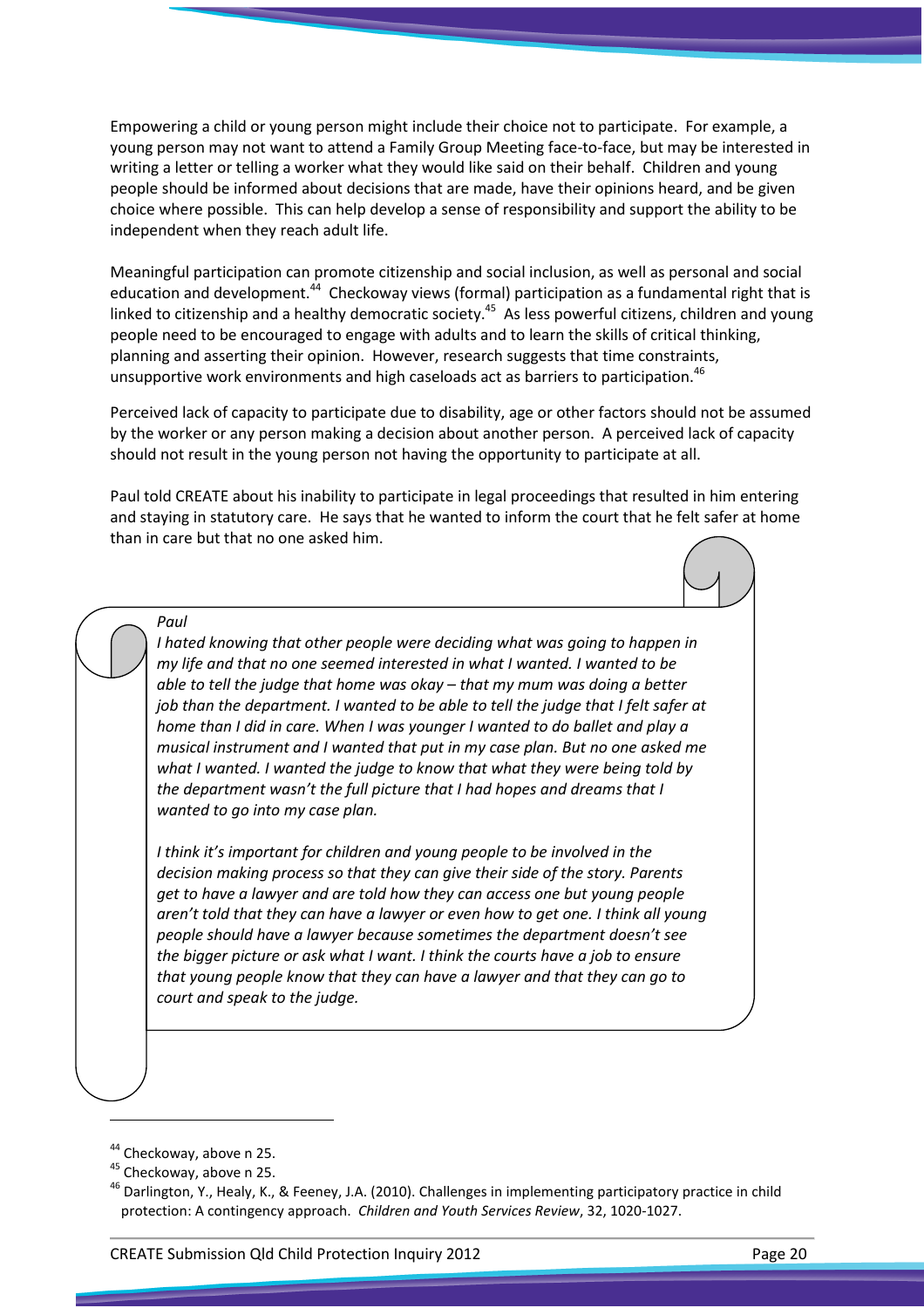Involvement of children and young people in decisions that matter to them needs to be ongoing, with an emphasis on informal participation as well as engagement in court and departmental procedures. The participation of children and young people in decision making needs to start at the point where the child protection systems makes a decision to intervene within a family.

The participation of children and young people cannot be thought of exclusively in terms of individual case management and decision-making. The full benefits of participation of young people will only be realised when there is maximum participation in service development, policy, legislation, and systemic reform.

# 2.5 The right to have access to appropriate health care

Children and young people in out-of-home care are at a higher risk of medical and health issues than their non-care peers.<sup>47</sup> Increasingly children and young people with health issues are entering outof-home care. Children and young people with a disability are also significantly over represented in the care system.<sup>48</sup>

Queensland was among the first jurisdictions to attempt to introduce mandatory health screening for children entering care following the 2004 Crime and Misconduct report titled Protecting children: an inquiry into abuse of children in foster care.<sup>49</sup> The policy was to ensure that the health of all children was assessed on entering care to inform case planning and to ensure that children in care had priority access to health, dental and behavioural services. Several other jurisdictions, including NSW have since implemented similar policies supporting mandatory initial health screening for every child and young person upon entry into care. Regular health assessments can help identify issues that may affect the child or young person and enable appropriate services to be provided to ensure a child's health does not deteriorate.

It is well recognised that health issues can contribute to reduced fitness, reduced cognitive agility and academic performance and reduced life outcomes.<sup>50</sup> It is essential that all children and young people in care have regular health checkups and that a child or young person is given appropriate health care as and when they ask for it.

 $\overline{a}$ 

 $^{47}$  Clarke, M., & Gwynne, K. (2011). Health needs and outcomes for children in out-of-home care in Australia. The NSW Doctor, Sydney: Australian Medical Association (NSW); Committee on Early Childhood, Adoption and Dependent Care. (2000). Developmental Issues for Young Children in Foster Care. Pediatrics, 106(5), 1145-1150; Committee on Early Childhood, Adoption and Dependent Care. (2002). Health Care of Young Children in Foster Care. Pediatrics, 109(3), 536-541; Nathanson, D., & Tzioumi, D. (2007). Health needs of Australian children living in out-of-home care. Journal of Paediatrics and Child Health, 43, 695–699; United Cerebral Palsy, & Children's Rights. (2006). Forgotten Children: A Case for Action for Children and Youth with Disabilities in Foster Care, United States of America: United Cerebral Palsy, & Children's Rights.

 $^{48}$  Lightfoot, E., Hill, K., & LaLiberte, T. (2011). Prevalence of children with disabilities in the child welfare system and out of home placement: an examination of administrative records. Children and Youth Services Review, 33, 2069-2075; Cross, S. B., Kaye, E., & Ratnofsky, A.C. (1992). A report on the maltreatment of children with disabilities. Westat Inc., and James Bell Associates for the National Centre on Child Abuse and Neglect, U.S. Department of Health and Human Services; Miller, D., (2003). 'Disabled children and abuse.' In National Working Group on Child Protection and Disability (Eds.), It doesn't happen to disabled children: Child protection and disabled children, United Kingdom: National Society for the Prevention of Cruelty to Children; Sullivan, P.M., & Knutson, J.F. (2000). Maltreatment and disabilities: A population-based epidemiological study. Child Abuse & Neglect, 24, 1257-1274.

<sup>49</sup> CMC Report, above n 21, recommendation 9.

<sup>&</sup>lt;sup>50</sup> Lyons, Z., & Janca, A. (2012). Indigenous children in Australia: Health, education and optimism for the future. Australian Journal of Education, 56:1, 5-21.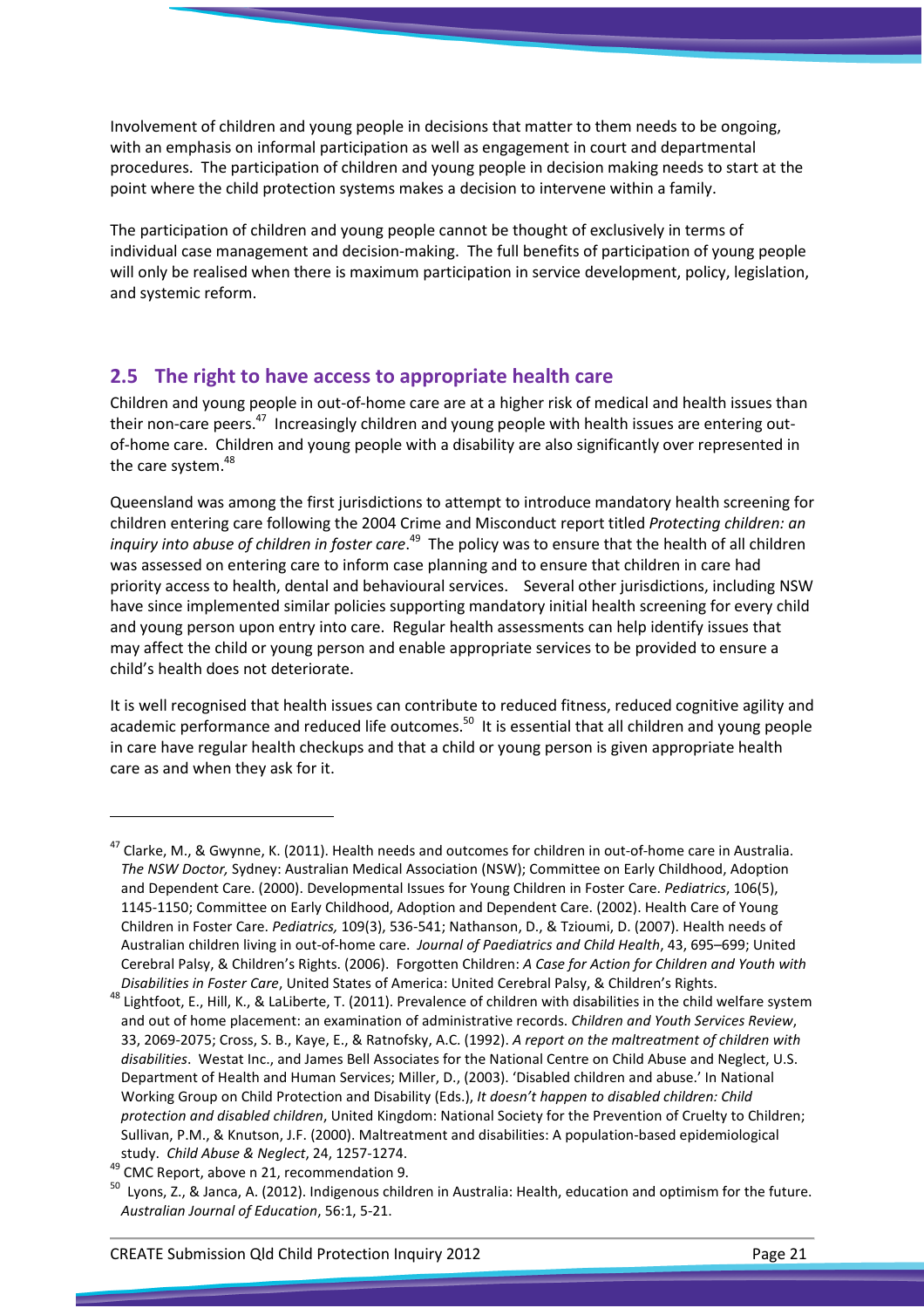The former Queensland Government's policy of mandatory initial health screening and prioritised access to health, dental and behavioural services was an admirable objective. The policy also resulted in several examples of innovative program responses to children and young people with complex and challenging behaviour, such as the Evolve Interagency Services initiative. However, despite the objective of the policy, CREATE continues to hear concerning stories from children and young people about their lack of access to appropriate health care during their time in the child protection system.

### 2.5.1 Are children and young people able to access appropriate health care?

When Dillon was a child he and his carer requested a dental check up because he was experiencing tooth pain. Dillon told CREATE that he waited eight years to obtain three fillings. Some research suggests that placement instability and moving from carer to carer can result in poor communication about health history and delays in accessing appropriate health services. $51$  It is important that children and young people are supported to identify health concerns and access appropriate health services in a timely and child friendly manner. It is also important that the department obtains, maintains and updates each child's health history so that this information is not lost when a child changes primary worker or moves from one placement to another.



There can be issues even where children and young people are screened and have their health assessed in a specifically designed health clinic. The Child Protection Unit of Sydney Children's Hospital has conducted health screening and health assessments since 2005.<sup>52</sup> According to Nathanson and Tzioumi, approximately 30% of children and young people in care who presented to the hospital for a health assessment had dental problems.<sup>53</sup> They found that this rate of dental health was comparable to the non out-of-home care population.

This suggests, prima facie, that children and young people in care do not have significantly worse dental health than their peers living with their families. However, Nathanson and Tzioumi suggested that it is 'possible that the rate in the sample is an underestimate on account of the dental assessment being performed by a paediatric trained doctor with no dental experience.<sup>54</sup>

Initial health screening and assessments are critical for children entering care. However children and young people also need assistance in maintaining their health. Sometimes this will require an

<sup>51</sup> Clarke, M., & Gwynne, K. (2011). Health needs and outcomes for children in out-of-home care in Australia. The NSW Doctor, 16-17.

<sup>52</sup> Nathanson, above n 47.

<sup>53</sup> Nathanson, above n 47.

<sup>&</sup>lt;sup>54</sup> Nathanson, above n 47, p 390.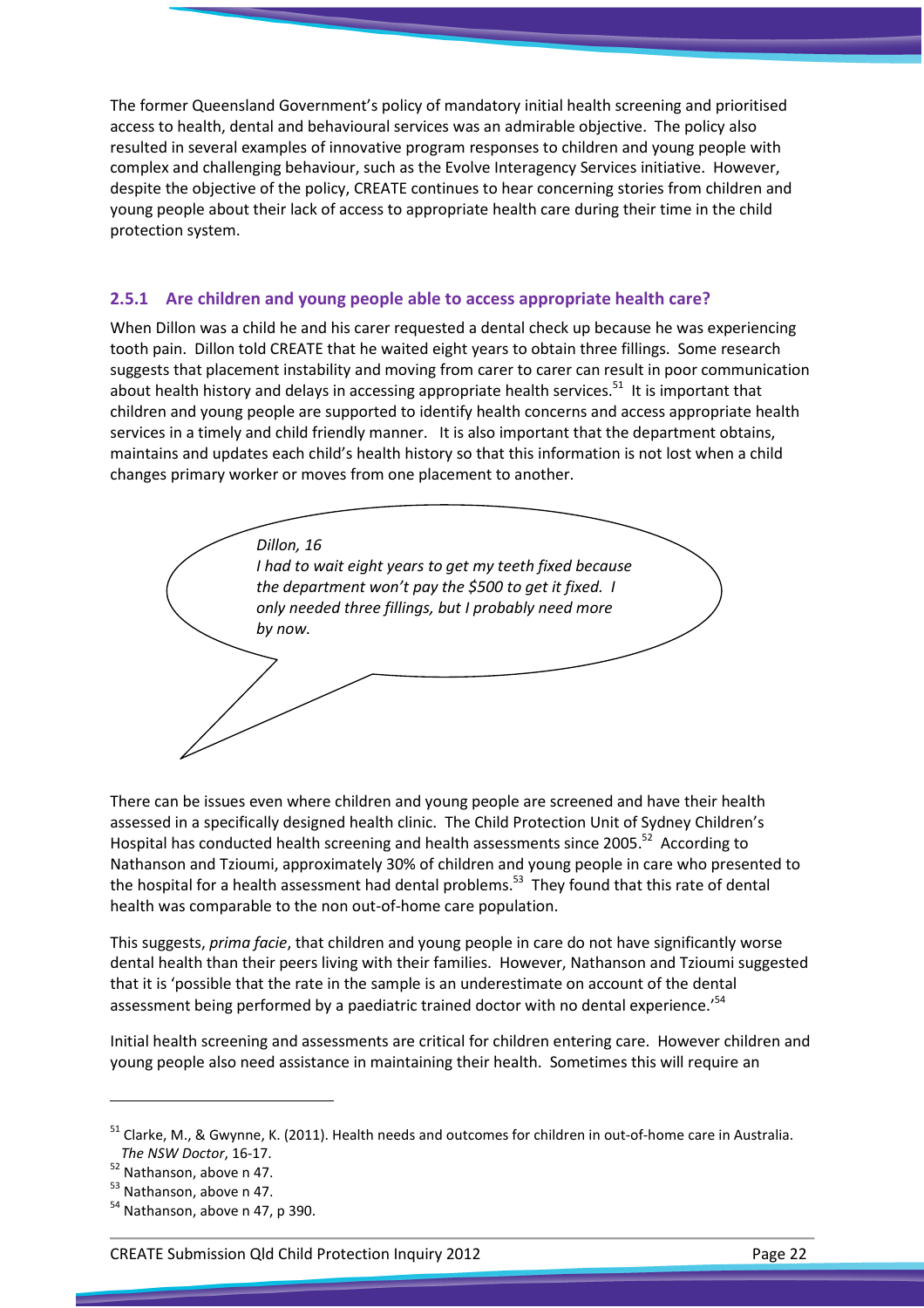investment that is not covered federally funded medical subsidies. In 2004 the Australian Foster Care Association reported that many carers of children with a disability are financially disadvantaged and that it was not uncommon for foster carers to contribute to the cost of medical equipment, home alterations and other costs to ensure the child or young person for whom they care are able to participate more fully in family and community life.<sup>55</sup>

Matthew told CREATE that he needed braces and that his carer paid for them.

Matthew, 15 I got my braces but my carer paid for it, not the department. We really don't have their support.

The Queensland Foster and Kinship Care Allowances and Benefits fact sheet suggests that the allowance 'is a contribution toward the real costs of caring for a child or young person in care'.<sup>56</sup> It is not considered a payment or an income but a reimbursement. According to that factsheet, the fortnightly caring allowance is \$508.82 for caring for a young person over the age of 10. If that same young person has 'high support needs' the fortnightly allowance increases by \$152.77. That equates to approximately \$17,200 per annum. CREATE maintains the position that carers should not be responsible for paying for the medical, dental, psychological or support needs of the children or young people placed within their care and that as guardian, the State, must provide appropriate health services and support.

Some young people experience difficulty in accessing the support that they need to obtain available health care. Sharmayne speaks of an incident where she could not contact a support person, in a timely manner, to take her to hospital during an emergency. Her reliance on departmental assistance when she could not contact her carer highlights her dependence on child protection authorities and her lack of a wider support network.

<sup>&</sup>lt;sup>55</sup> Australian Foster Care Association, (2004). Securing a Safe and Effective Foster Care System: Priorities and Position Statements for Foster, Relative and Kinship Care Across Australia. Australia: Australian Foster Care Association.

<sup>56</sup> Government of Queensland. (2012). Foster and kinship care allowances and benefits fact sheet 9. <http://www.communities.qld.gov.au/resources/childsafety/foster-care/carer-allowances.pdf> Retrieved 10 April 2012.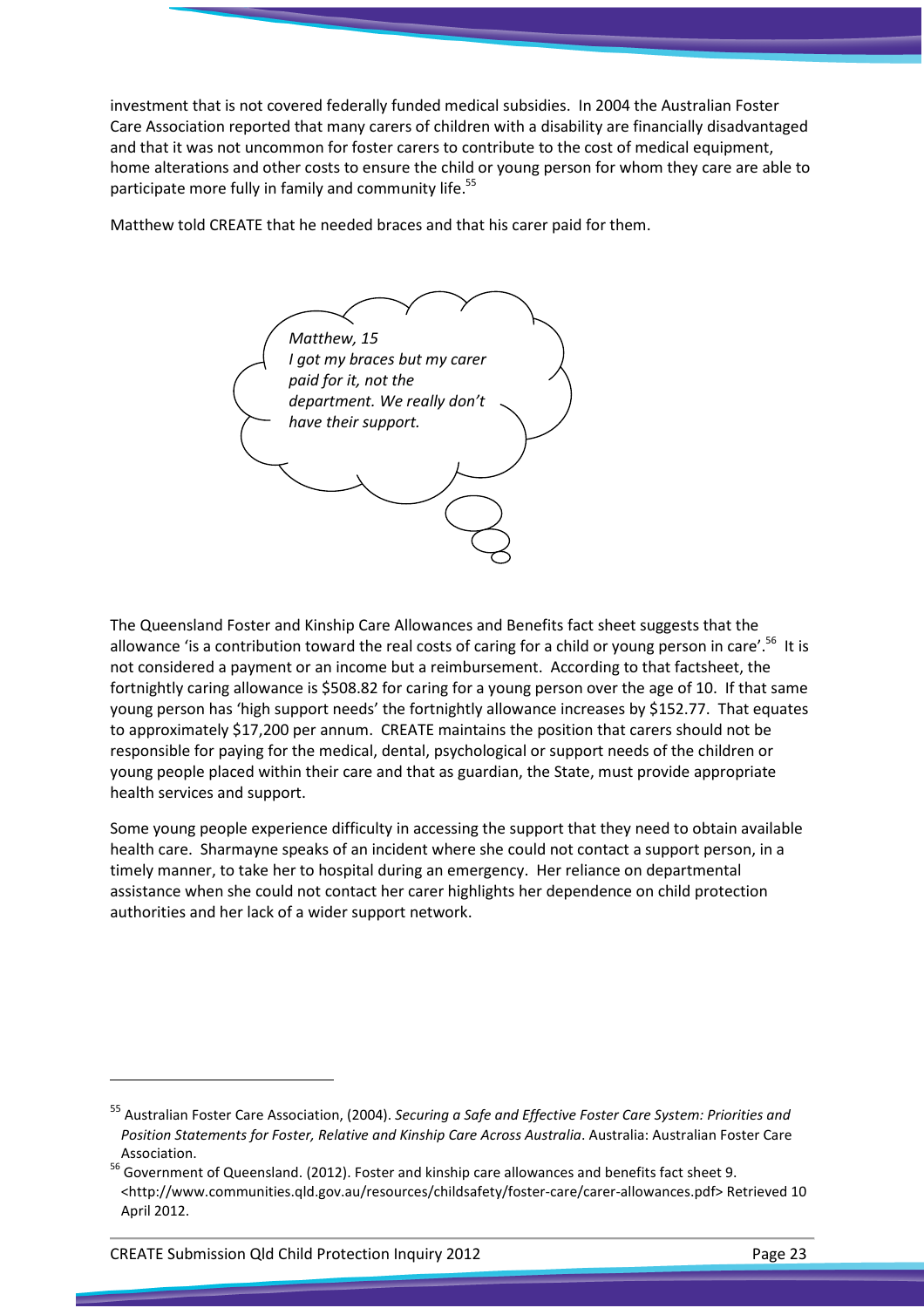#### Sharmayne,

I went out to dinner at [a] restaurant in [a particular suburb] I ordered a seafood platter. The next day at TAFE I felt really sick. I had nausea, shivering, headache and constant cramping in my lower stomach. I called the department to come and get me as I couldn't get onto my carer at the time.The receptionist said [my case worker] is not there and there is no car to take you home. Twenty minutes later I got a call from the department asking if I could catch a bus home. I couldn't even move I was that sick and I was crying on the phone. Ten minutes later [my case worker] called asking what was up?

I waited there for [about] an hour and a half all up just to be picked up. I couldn't keep anything in my system would just go straight out of my body. I ended up going to hospital. The hospital said it was a bad case of food poisoning and I had a tear in my bowel lining. My doctor called me a day or two later and said [I] most likely had salmonella poisoning. The department never even called to see if I was going to be okay no interest was shown.

It is important that health services and supports are designed in a way that enables all children and young people in care to have the benefit of appropriate health support. It is important that the health of children and young people is assessed when they enter care and that they have access to prioritised, government funded medical, dental and behavioural support. It is also important that the department obtains, maintains and updates accurate medical histories for children and young people in care. Children and young people also want the Department for Communities to respond to situations where they require help to overcome illness or injury with more compassion and understanding.

# 2.6 The right to have access to appropriate education

Quality education outcomes are directly linked to future economic independence and the ability to provide for oneself.<sup>57</sup> Education is a key determinant of future quality of life and the possession of a tertiary degree is associated with better health, more meaningful employment and higher economic status.<sup>58</sup> Unfortunately, research suggests that children and young people with a care experience do not do as well in school as their peers.<sup>59</sup> A recent Queensland survey, found that just over 50% of young survey respondents had an Education Support Plan.<sup>60</sup> Twenty five per cent of the young people surveyed reported having unresolved problems at school. Almost 50% of these young people said their unresolved problems related to school work and 40% said their unresolved problems related to bullying.<sup>61</sup>

<sup>&</sup>lt;sup>57</sup>Social Exclusion Unit. (2003). A better education for children in care. United Kingdom: Office of the Deputy Prime Minister; National Working Group on Foster Care and Education. (2011). Education is the lifeline for youth in foster care. Research Highlights on Education and Foster Care. Casey Family Programs. <http://www.casey.org/Resources/Publications/pdf/EducationalOutcomesFactSheet.pdf> Retrieved 5 September 2012.

<sup>58</sup> Day, A., Reibschleger, J., Dworksy, A., Damashek, A., & Fogarty, K. (2012). Maximising educational opportunities for youth aging out of foster care by engaging youth voices in a partnership for social change. Children and Youth Services Review, 34, 1007-1014.

<sup>&</sup>lt;sup>59</sup> Ibid; Kessler, M. (2004). The transition years: Serving current and former foster youth ages eighteen to twenty-one, Oklahoma: National Resource Centre for Youth Development.

 $60$  Qld Child Commission, above n 9, p 9.

<sup>&</sup>lt;sup>61</sup> Qld Child Commission, above n 9.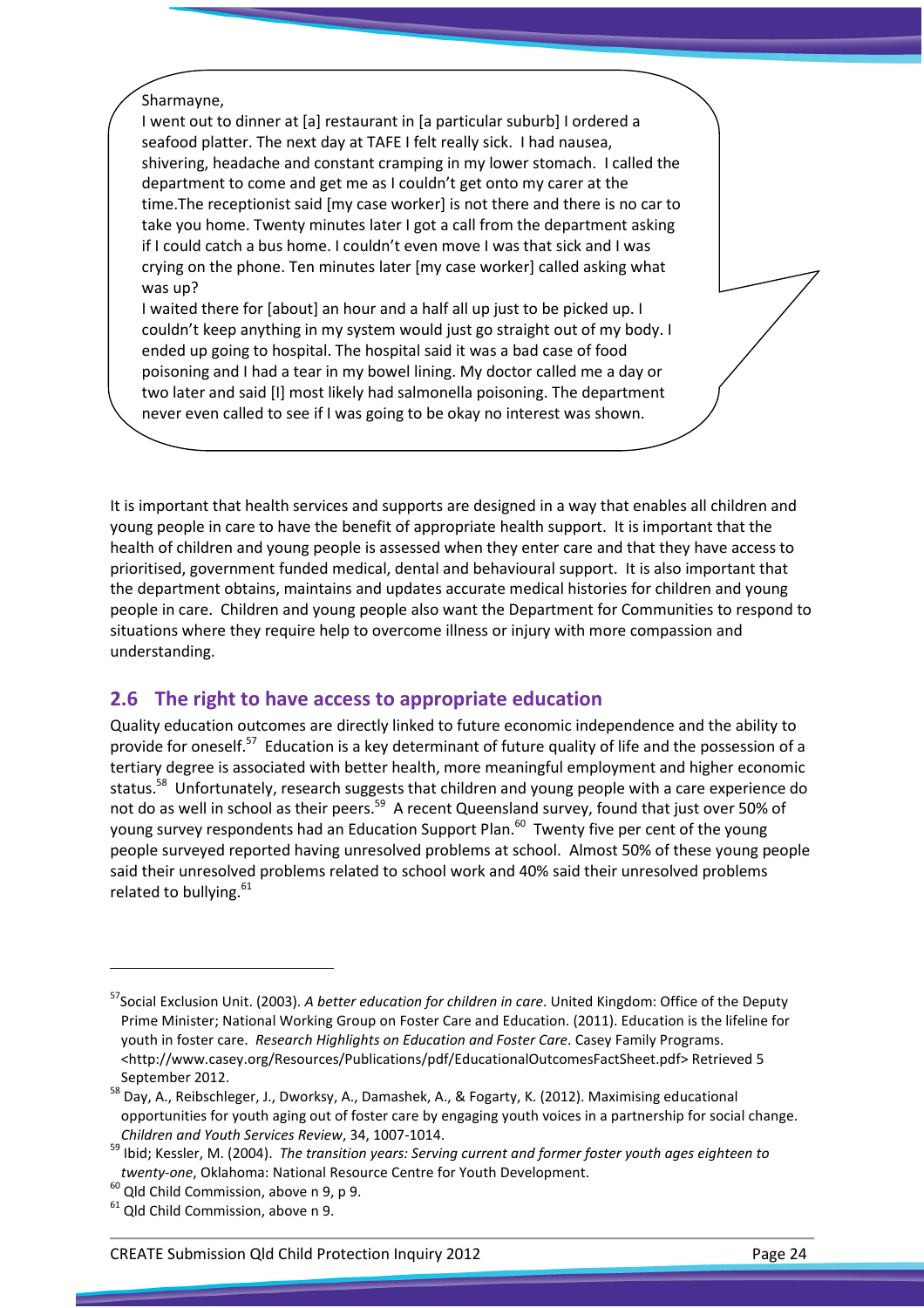There are a number of factors that are experienced by children and young people in care that may impact on academic performance. These include a lack of developmental opportunity in early childhood, frequent placement changes, social and emotional disruption while in care, enrolment problems due to misplaced school records, being held back and having to repeat, and untreated medical and/or mental health conditions.<sup>62</sup> Research suggests that the rate of expulsion for children and young people with a care experience is significantly higher than that of the general student population. The Queensland Commission for Children and Young People and Child Guardian's 2010 report stated that 40% of young people had been suspended and 10% had been expelled.<sup>63</sup> There is a dearth of research that suggests that suspension and expulsion is in the best interests of the child or society. A better resourced child protection system that works in collaboration with the education system might enable teachers and other personnel such as school counsellors, to better understand the challenges that young people in care face. $64$ 

The identification of health issues, learning issues or developmental delays should result in a child or young person receiving increased educational assistance. While the child protection system and education authorities have made some effort to ensure that increased education support is available for children and young people in care, little emphasis has been placed on ensuring that there is consistency in planning education goals and outcomes between child protection and school authorities. Teachers, counsellors, carers and caseworkers need to work together to ensure the educational requirements of each and every child and young person in care are being satisfied. This requires joint planning and the implementation of shared strategies across stakeholders.

### 2.6.1 Are children and young people receiving appropriate education?

It is unknown how many young people with a care experience complete grade 12. Many young people report to CREATE that they are planning to leave, or had left, school at the end of grade 10. Jason shared his story with CREATE. By year nine Jason had attended five different high schools. Frequently changing accommodation placements and schools is an experience that is shared by many children and young people within the child protection system.

 $62$  Pecora, above n 18; See also Dworsky, A., & Courtney, M. (2010). Does extending foster care beyond age 18 promote postsecondary educational attainment? Chapin Hall Issue Brief, University of Chicago. <http://www.chapinhall.org/research/brief/does-extending-foster-care-beyond-age-18-promotepostsecondary-educational-attainment> Retrieved 5 September 2012.

<sup>63</sup> Queensland Commission for Children and Young People and Child Guardian. (2010). *Views of Children and* Young People in Foster Care, Queensland, 2010. Brisbane, p vii.

<sup>&</sup>lt;sup>64</sup> Pecora, above n 18.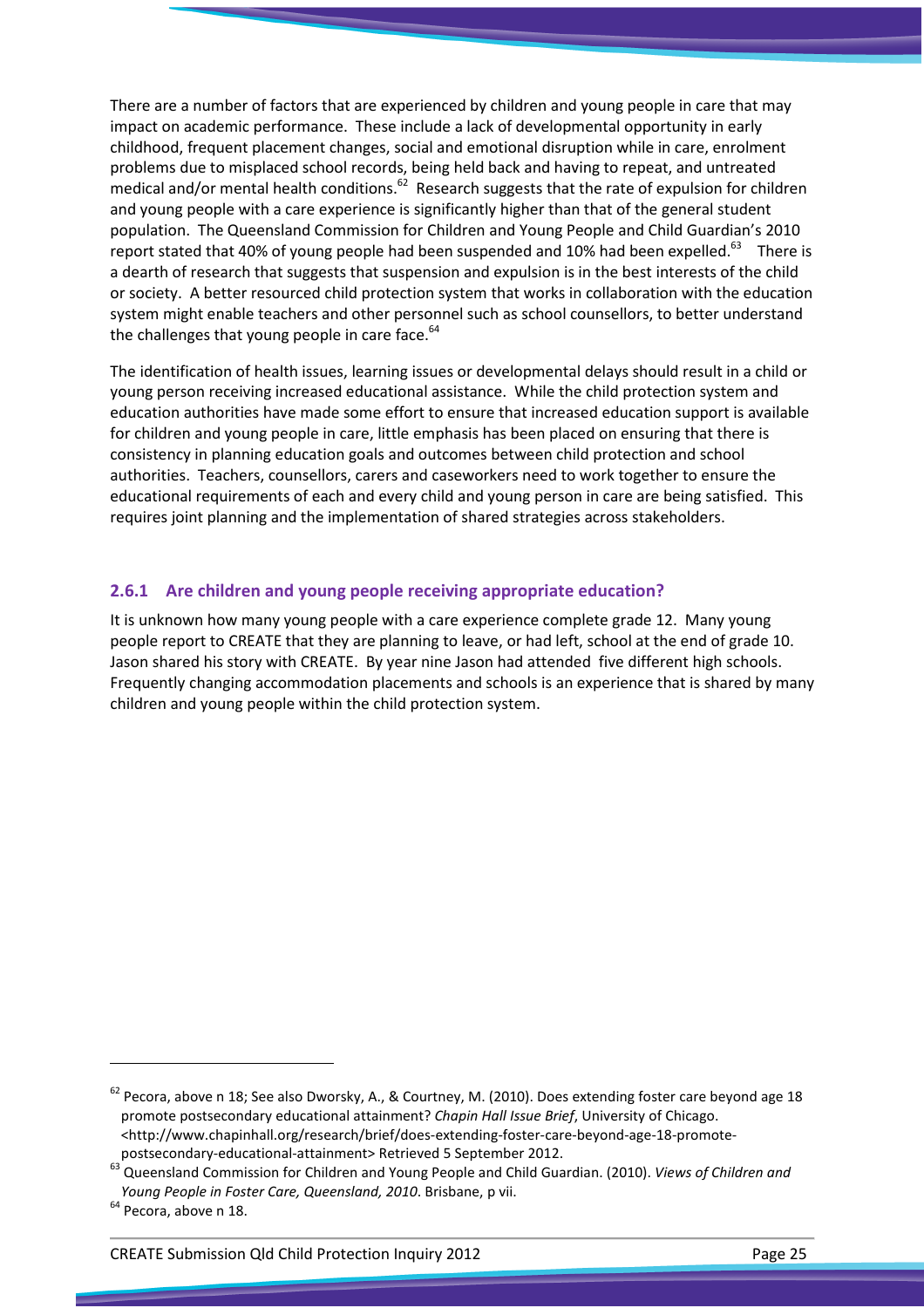### Jason

I am in Year 9. I have been to 5 primary schools and 5 high schools. One of these included the [a distance education school]. I was with the [distance education school] for about 1 year which is the longest that I have been with one school. Since I finished at the [distance education school] in June this year, my schooling has been better because I have not changed schools very much. I now attend a mainstream high school 3 days per week and an alternative education school 2 days per week. I would prefer just to go to my mainstream school 5 days per week because I don't like the teachers at my other school and because all of my friends are at my mainstream school but I have to wait until next year. I also find it hard going to 2 schools because I learn about something one week but because I then have to go to my other school I fall behind and this makes my grade low.

 A youth worker from one of my support services helped me with my school work when I was with the [the distance education school]. We had a really good bond and she explained things better than my other teachers. We had fun at the same time and she could understand what I was like for example, with my disability and how I have trouble focussing. When I had to change schools a lot it was hard because I had to learn different things depending on what school I was at. I also found it hard to socialise and make new friends. I have a vision impairment and ADD and this was hard at school because the teachers treated me differently to other people. This made me feel like other people thought I was weird and that I was 'special'. This made me feel weird because they didn't want to hang around me. I think that if the teachers had made me a part of the class and not 'different' this would have been a better experience for me. Over the course of my schooling I have had many suspensions and I have been expelled once. Now that I'm older I understand what was happening but at the time I didn't because they didn't explain it very well to me. This made me feel weird like 'what the hell's going on?' and I felt confused.

I felt like the Department didn't care about my schooling. I think that if they had taken time to listen to me I would have felt like they did care. I don't know if I want to finish high school or if I just want to finish year 10 and then get a job.

It is unknown how many university entrants and graduates have a care experience. Some statistics suggest that 1%<sup>65</sup> of the care community enter university whilst others suggest the figure may be up to 2.8%.<sup>66</sup> Dworsky and Courtney suggest that estimates on the rate of participation in tertiary education vary between 1% and 11%.<sup>67</sup>

Research suggests that some children and young people in care may be eligible for special education services, yet only a small number actually receive it.<sup>68</sup> Some children with chronic health issues miss

 $\overline{\phantom{0}}$ 

CREATE Submission Qld Child Protection Inquiry 2012 Page 26

 $65$  Social Exclusion Unit, above n 57, p 3; Institute of Education. (2011). Case study on the impact of IOE research into 'Going to University from Care'. University of London.

<sup>&</sup>lt;sup>66</sup> McDowall, J.J. (2009). CREATE Report Card 2009 – Transitioning from care: Tracking progress. Sydney: CREATE Foundation, p 55.

<sup>67</sup> Dworsky, above n 62.

<sup>&</sup>lt;sup>68</sup> Cross, above n 48; National Collaborative on Workforce and Disability for Youth. (2007). Negotiating the curves toward employment: A guide about youth involved in the foster care system. Washington DC: Institute for Educational Leadership; National Council on Disability. (2008). Youth with disabilities in the foster care system: Barriers to success and proposed policy solutions. Unites States of America; United Cerebral Palsy &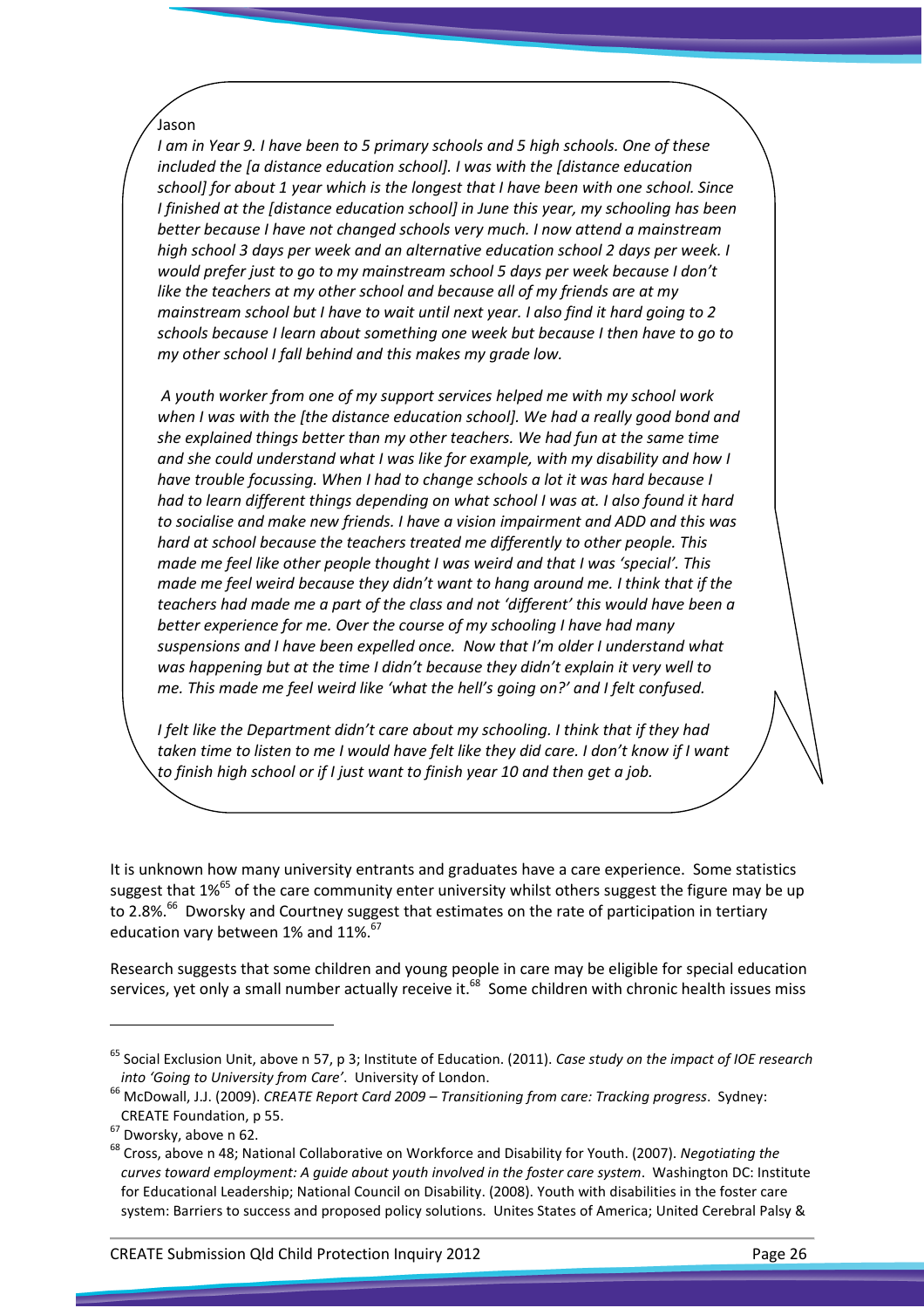out on school because of time spent in hospital and this can lead to them missing out on obtaining the credits required to complete the course work.<sup>69</sup>

Placement disruption can result in a child or young person moving schools.<sup>70</sup> Not only can this negatively affect the flow of education and result in duplication or missing coursework but it also fragments the child's social network and sense of belonging.<sup>71</sup>

Shelly told CREATE that she changed schools six times. This left her feeling confused and anxious.

I was in and out of foster homes for around 15-16yrs, up until I turned 18. Unfortunately a bit of my memory from back then has gone on a permanent vacation, but from what I can remember I had about 8-10 different foster families and even going back to the same families twice. During that journey I went through 5+ different Child Safety Officers and all up changed schools 6 times.

One of the main things that got to me was that feeling of being "different" compared to the other students who were living with their parents. It was like being the only cat dressed up as a dog surrounded by a pack of real dogs. Another [thing that got to me] would have to be having to get permission to go on school trips or camps from my CSO, which sometimes took a while.

But the main issue I found was all the problems and feelings I had bottled up inside, constantly there inside me. Confusion, hate, sadness and many more emotions tugging at my mind while trying to deal with studying, focusing on school work and even figuring out how to fit in. Eventually it all got too heavy to handle, which lead to low grades, skipping school, and entirely giving up on my education in grade 10.

All of those issues, plus many more, have had a huge impact on my life and my future. I missed out on a lot of education that would have helped me greatly when trying to get a job or even dealing with everyday things. But with so many things running through my head, I wasn't thinking about how important school was for me back then. My mind was too busy trying to make sense of the situation I was in and trying to find answers to the billions of questions I had. In fact I became oblivious to all the important stuff, not just school. Now I'm a young adult struggling to get into the work force with what little education I have.

Like Shelly, far too many young people leave care and experience unemployment, poverty, homelessness, drug and alcohol addiction and/or involvement in the criminal justice system.

Children's Rights. (2006). Forgotten children: A case for action for children and youth with disabilities in foster care. United States of America.

69 Greenen, S.J., Powers, L.E., Hogansen, J.M., Pittman, J.O.E. (2007). Youth with disabilities in foster care:

developing self-determination with a context of struggle and disempowerment. Exceptionality, 15:1, 17-30.  $70$  Pecora, above n 18; National Council on Disability, above n 68.

<sup>71</sup> Pecora, above n 18; National Council on Disability, above n 68; Cashmore, above n 1; Cashmore, above n 5.

 $\overline{a}$ 

**Shelly**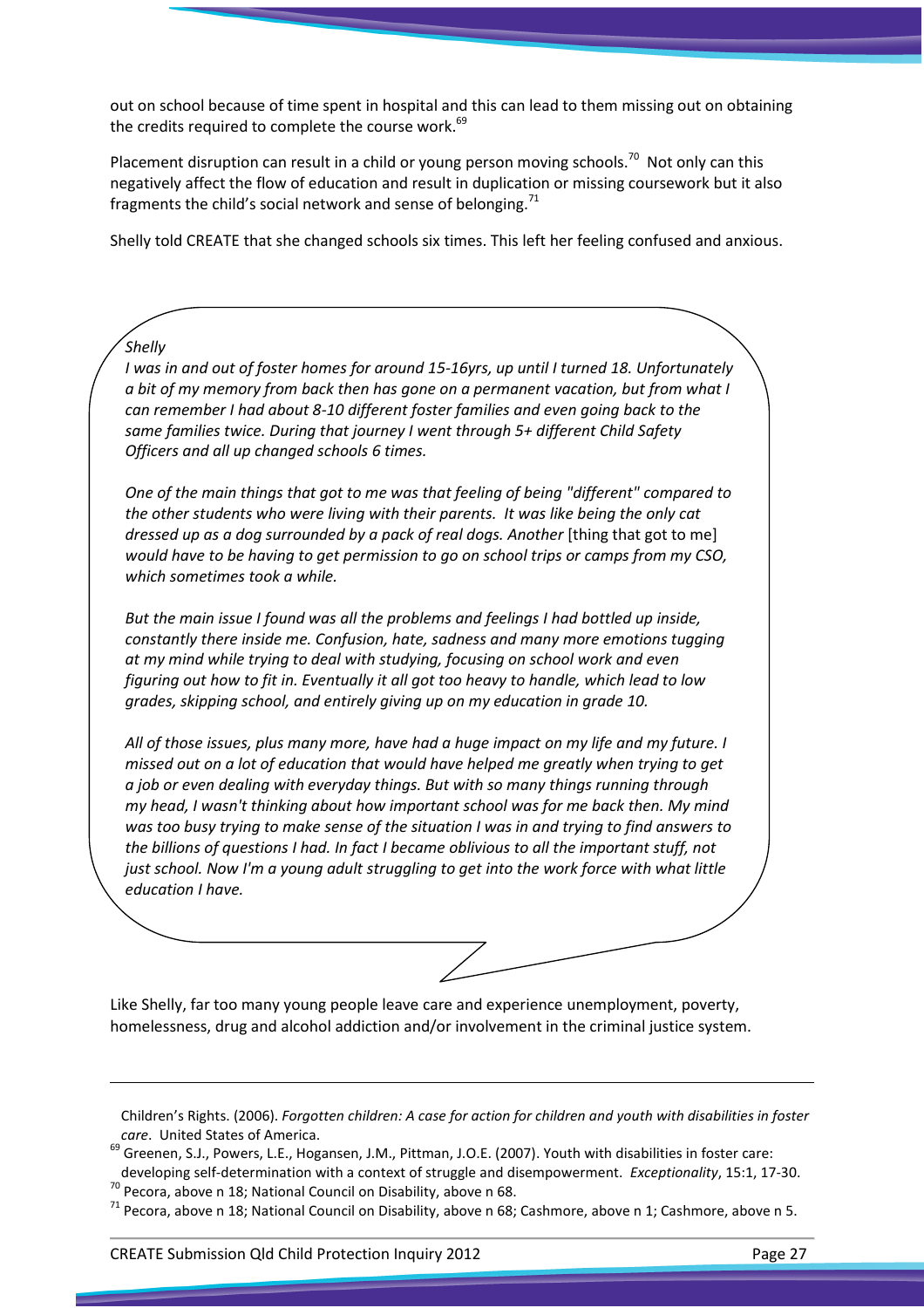Quality case and transition planning is a key method through which key stakeholders in a child's life can be brought together to plan and implement strategies to reduce the risk of adverse outcomes in later life. Children and young people should be central to this planning process with the support of all the major stakeholders in their life. Child protection and education authorities should participate in the planning process and ensure that the vision, goals and strategies that are agreed upon are pursued at school as well as by child protection workers.

# 2.7 The right to receive appropriate help with the transition from being a child in care to adulthood and independence.

Transitioning from statutory care to adult life presents major challenges for young people involved in the child protection system. The years leading up to adulthood for a young person in care and the preparation that should take place are integral to successful independent living in adulthood.<sup>72</sup>

A key reason that young people remain in care up until the age of majority is ongoing concern that their biological family is unable or unwilling to meet their care and protection needs.<sup>73</sup> If this were not the case, the young person would have been reunified with them.<sup>74</sup> Many young people leaving care lack the adult support that children and young people in the wider community rely on to make the transition to adult life.<sup>75</sup> Becoming instantly independent and self-sufficient is a big expectation for anybody turning 18. Unfortunately it is an expectation that is often placed on the shoulders of young people leaving the care and protection of the statutory child protection system.

Compared with their peers in the general population, young people leaving care are more likely to be undereducated, underemployed, parents at a younger age, involved with the criminal justice system, homeless, dependent on social welfare, experiencing mental health issues, and at a higher risk of substance misuse<sup>76</sup>. Helping young people to plan for, and make, the transition from care to adult life is likely to significantly reduce the potential for these risks to be realised.

Over the last five years all Australian jurisdictions have invested significant time and effort into improving the rate and quality of transition planning. However, recent data indicates that the Department for Communities needs to invest more energy into ensuring that every young person leaving care has the benefit of a quality transition plan. In 2011, CREATE Foundation found that only 31.6% of young people in care in Queensland between the ages of 15 and 17 were aware that they had leaving care plan.<sup>77</sup> The other 68% did not have a plan or were not aware that they had one.

 $\overline{a}$ 

<sup>&</sup>lt;sup>72</sup> Mendes, P., Johnson, G., & Moslehuddin, B. (2011). Young people leaving state out-of-home care: Australian policy and practice. Melbourne: Australian Scholarly Publishing. CREATE Foundation. (2010). What's the Answer?: Young people's solutions for improving transitioning to independence from out of home care. Brisbane; Krinsky, M.A. (2010). A not so happy birthday: The foster youth transition from adolescence into adulthood. Family Court Review, 48:2, 250-254; Greenen, S., & Powers, L.E. (2007). "Tomorrow is another problem": The experiences of youth in foster care during their transition into adulthood. Children and Youth Services Review, 29, 1085-1101.

 $^{73}$  The Act, above n 2, ss 5B(g), 10.

 $74$  The Act, above n 2, sB(f).

 $^{75}$  Cashmore, above n 5; Cashmore, above n 12; Schofield, above n 5.

<sup>&</sup>lt;sup>76</sup> Cashmore, above n 5; Mendes, above n 72; Natalier, K., & Johnson, G. (2012). Housing pathways of young people who have left out-of-home state care. Housing, Theory and Society, 29:1, 75-91; Tweddle, A. (2007). Youth leaving care: How do they fare? New Directions for Youth Development, 113, 15-31.

<sup>77</sup> McDowall, J. J. (2011). CREATE Report Card 2011 - Transitioning from Care in Australia: An Evaluation of CREATE's What's the Plan? Campaign. Sydney: CREATE Foundation. Note this was based on a sample size of 152 Queensland young people. This compares to the 31.4% found nationally, with a sample of 605 young people.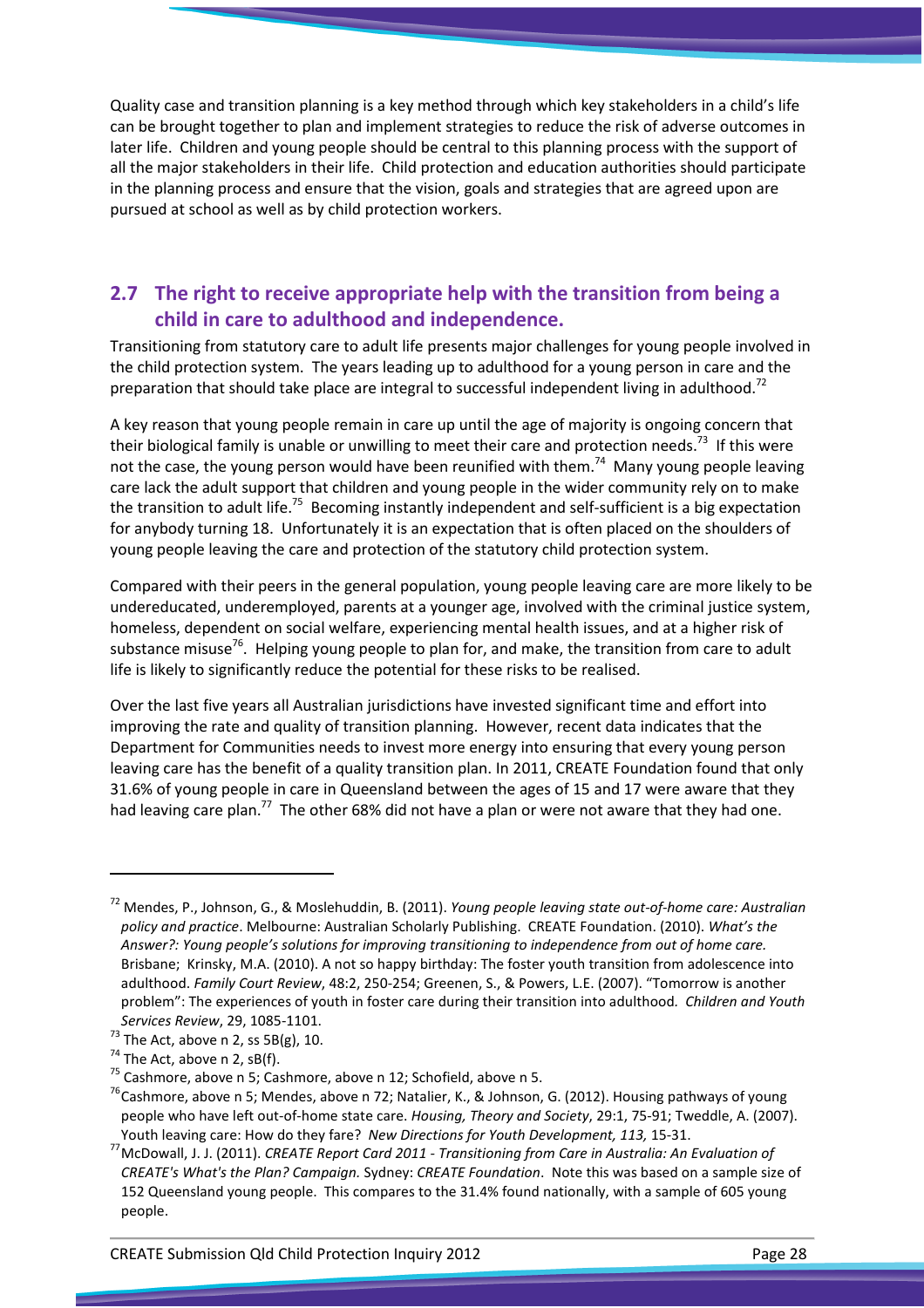Some researchers suggest that if a young person does not know they have a plan then it is likely that they did not participate in its development and therefore it is not a plan per se.<sup>78</sup>

The CREATE data is supported by recent research conducted by the Queensland Commission for Children and Young People and Child Guardian.<sup>79</sup> The Commission suggests that the department indicated transition planning had occurred for almost 64% of young people aged between 16 and 18 and that almost 90% of young people had participated in their planning process.<sup>80</sup> This suggests that at least 35% of young people on the brink of transitioning from care have not engaged in a formal planning process. The Commission also stated that only 55% of young people reported having a leaving care plan, 95% of whom report some level of involvement. $81$ 

One interpretation of this is that the rate of transition planning is improving in Queensland but that there remains a significant number of young people who leave care having received little, or no, transition support. Moreover, it is unknown whether and to what degree the transition plans are relevant to each individual young person. This is particularly disturbing given up to 35% of young people may experience homelessness within 12 months of leaving care<sup>82</sup> and 50% may experience homelessness within 5 years of leaving care.<sup>83</sup>

Transition planning in Queensland is provided for in the Act but the process through which planning occurs is established under policy.<sup>84</sup> The policy currently states that transition planning commence at the age of 15, ought to gain 'clarity and intensity at age 17' and 'continues after the age of 18, if required, through the opening of a support service case'.<sup>85</sup>

Transitioning from care is not limited to the event of a young person leaving the care system at 18 years of age. Rather, three critical phases of the process have been identified:

- 1) the Preparation Phase, which includes clear, detailed planning from when the young person turns 15;
- 2) the actual Transition Phase, marked by leaving the care environment and the establishment of an independent life; and
- 3) the After Care Independence Phase in which young people are living their interdependent lives in the community, with skills and resources to draw upon when extra support is required.<sup>86</sup>

CREATE is of the view that minimum requirements for transition planning should be included in the Child Protection Act 1999.

## 2.7.1 Are young people with a care experience receiving appropriate supports during and after their transition from care to adulthood and independence?

Despite evidence that the rate of transition planning in Queensland is slowly improving, many young people are not currently supported to plan for, or make, the transition from child protection services

 $\overline{\phantom{0}}$ 

 $^{78}$  Hall, A. (2012). It's not a transition plan if the young person wasn't involved. Developing Practice: The child, Youth and Family Work Journal. 33, 4-9.

<sup>&</sup>lt;sup>79</sup> Qld Child Commission, above n 9.

 $80$  Qld Child Commission, above n 9, p 15.

 $81$  Qld Child Commission, above n 9, p 15.

<sup>82</sup> McDowall, above n 66.

<sup>&</sup>lt;sup>83</sup> Cashmore, above n 1; Cashmore, above n 12; See also Forbes, C., Inder, B., & Raman, S. (2006). Measuring the cost of leaving care in Victoria. Children Australia, 31:3, 26-33.

<sup>84</sup> Government of Queensland, Child Safety Services, Policy Statement: Transitioning from care to adulthood, Policy No. CPD349-7.

 $85$  Ibid, p 1.

<sup>86</sup> Mendes, P., & Moslehuddin, B. (2006). From dependence to interdependence: Towards better outcomes for young people leaving state care. Child Abuse Review, 15, 110-126.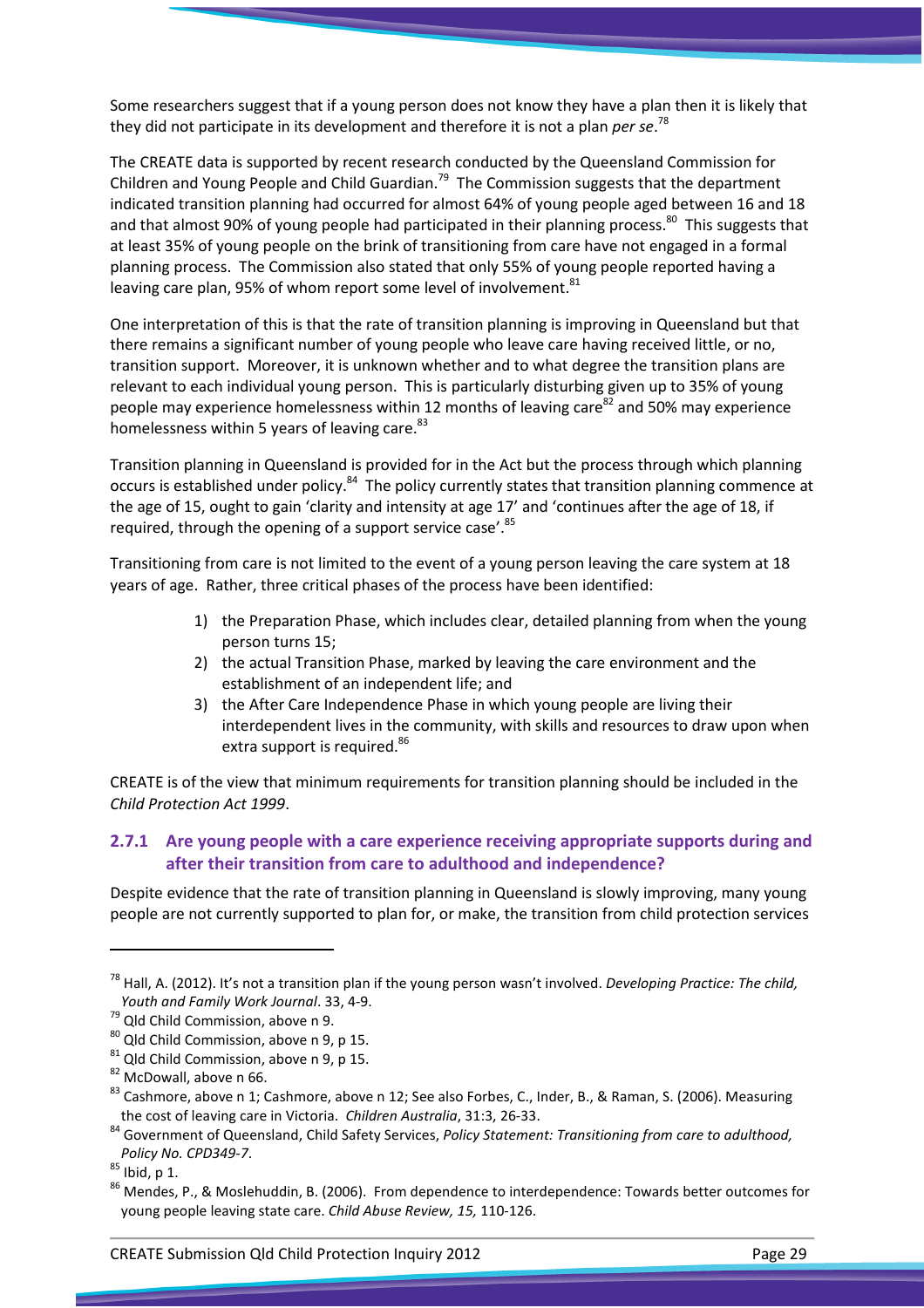to adult life. Young people regularly talk to CREATE about the importance of quality transition support.

Lisa told CREATE that her transition from care process started six weeks prior to receiving a letter from the department on her  $18<sup>th</sup>$  birthday that she was leaving care. She relays that she felt alone and empty on her birthday.

#### Lisa

Transition from care for me was awful and traumatizing. On my  $18^{th}$  birthday I received a letter from the department congratulating me on leaving care and reinforcing that what happened was not my fault. That day I felt like the world had finally given up on me and it was my fault because if I stayed at home I wouldn't be made to leave today. A day meant to be filled with celebration and joy left me feeling alone and empty.

Fortunately for me I was involved with CREATE when I was in my transition, so I had a good idea of my rights and entitlements. I thought I had the ability to advocate for myself but this belief ended up giving me false hope. Knowing I was educated and had a good idea of how the system worked, I felt betrayed and let down that I wasn't able to achieve much despite my knowledge.

I went to my transition from care meeting, the first to be held, with 6 weeks to go until I was to leave care. My school youth worker and counsellor also attended. Although I wasn't offered a lot, I was offered a fridge and washing machine and youth worker hours until I was 18 to help me see my sister.I was grateful for this but I had problems after leaving care getting my fridge and washing machine because there was no documentation from the meeting. I'm pleased to say though that my washing machine arrived a few months ago. However this was only made possible through self-advocacy and through the relationships I built that could support and encourage me to advocate for my rights and basic needs.

What has given me the knowledge, understanding and strength to do all of this without the typical supports of a family network is the family I have been able to create along the way. The key to my success to date is my own determination and the support of my friends, colleagues and mentor. When I have problems academically or emotionally I can phone someone and I don't have to leave messages and wait days for a response. When I feel like a failure I'm not told to go away and deal with it, I'm supported and encouraged that I've done my best and we'll work together to achieve better next time. It is this family that support and guide me through everyday life and are there to help pick me up when times are hard.

Lisa's story is one of a young person who did not have the benefit of a transition plan. Rushed, tokenistic, planning within a few weeks of a young person turning 18 is a common experience for many young people leaving care. These young people do not have the benefit of considered transition planning where all of the key stakeholders in their life are brought together to help them plan a vision and goals for their future, assist them to obtain the services and support they will need in adult life and to work with them to ensure that they have the knowledge and skills they will need to live successfully within the community.

A recent longitudinal study conducted in New South Wales found that 57% of young people had contemplated suicide within 12 months of leaving care. $87$  Thirty three percent had acted upon such

l

CREATE Submission Qld Child Protection Inquiry 2012 Page 30

 $87$  Cashmore, above n 1, p 88.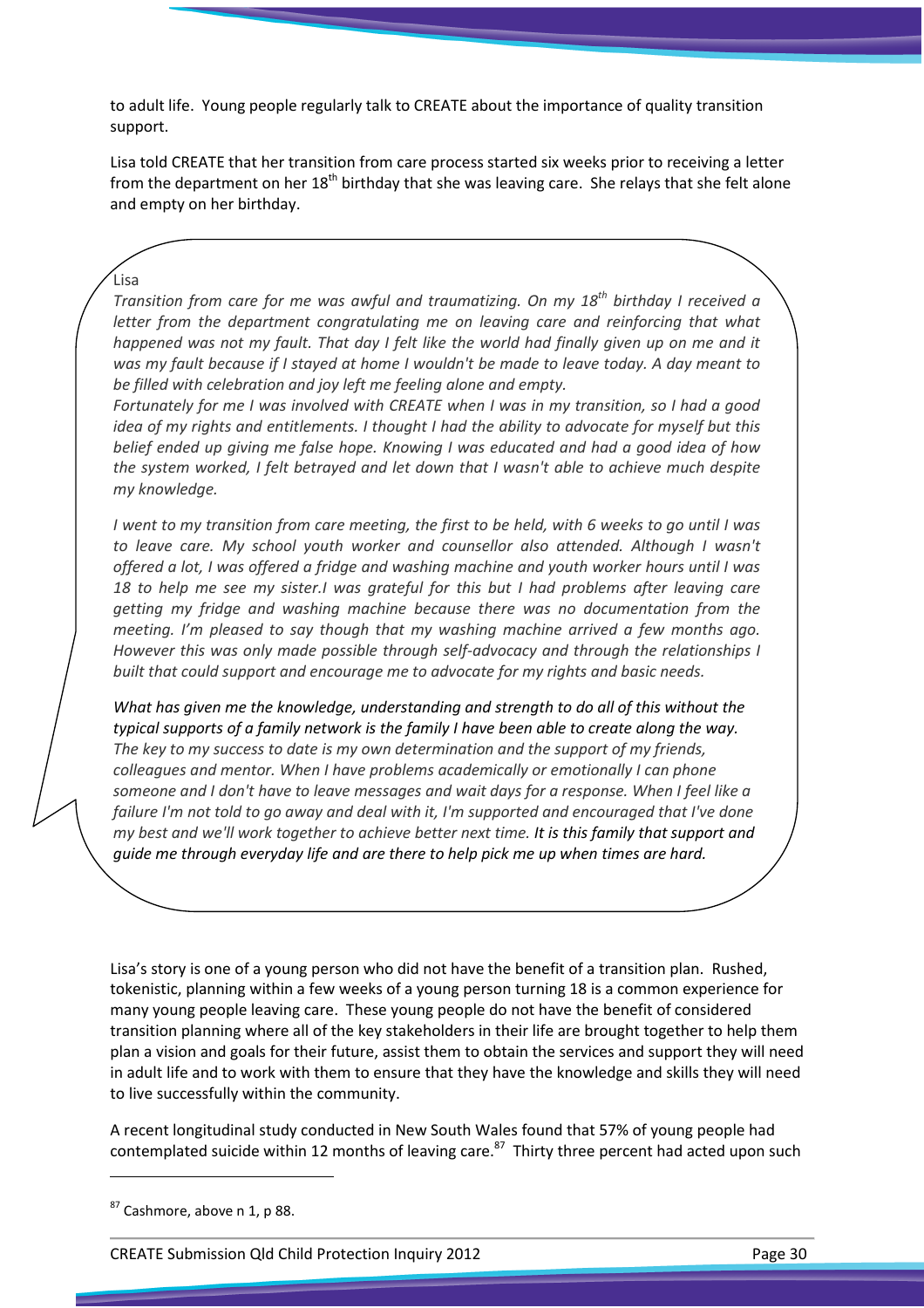thoughts and had attempted to end their lives. That study also found that within four to five years of leaving care, 71% of young people had contemplated, attempted or committed suicide.

Meaningful transition planning involves the young person in all aspects of the plan, ultimately giving them ownership over the process, as well as the final product. This ownership will help to create better outcomes for the young person as they feel they own and have control over their life.

It is important that, in both policy and practice, transition from care is seen as a process over several years that requires planning, support, and follow up, but, most importantly, meaningful participation from the young person throughout the process.

Melinda told CREATE that she felt pressured by the department to develop a plan during grade 12. She says that so much happens for a young person about to turn 18, not the least of which was finishing year 12. She suggests the leaving care age be lifted.

Melinda, 19 I felt a lot of pressure from the Department of Child Safety to come up with a life career plan whilst I was still completing grade 12. When you are in grade 12 it's really important to focus on school, to focus on things like the QCS. Meanwhile it seems like the system wants you to decide what you are doing for the rest of your life because you are no longer care when you turn 18, and all the workers are rushing to have some sort of plan sorted out. And even now having finished school and turned 18, Centrelink is hassling me to choose any full time work even though I already work part-time. I think if the Department of Child Safety and other parts of the system know we are at school we shouldn't be pushed to [commit] to long-term future plans – looking for jobs, working on case plans, TFC plans - this on top of grade 12 is too much. I think that the leaving care age should be lifted - to give young people the time to be in the right headspace to start thinking about their future.

Melinda's story again illustrates the importance of commencing the transition planning process early. Melinda felt enormous pressure to make huge life decisions within a few months of leaving care. With earlier and higher quality support Melinda could have entered year 12 with a clearer idea about her transition from care and her goals for her future. This may have reduced the pressure she felt and better equipped her for life after care.